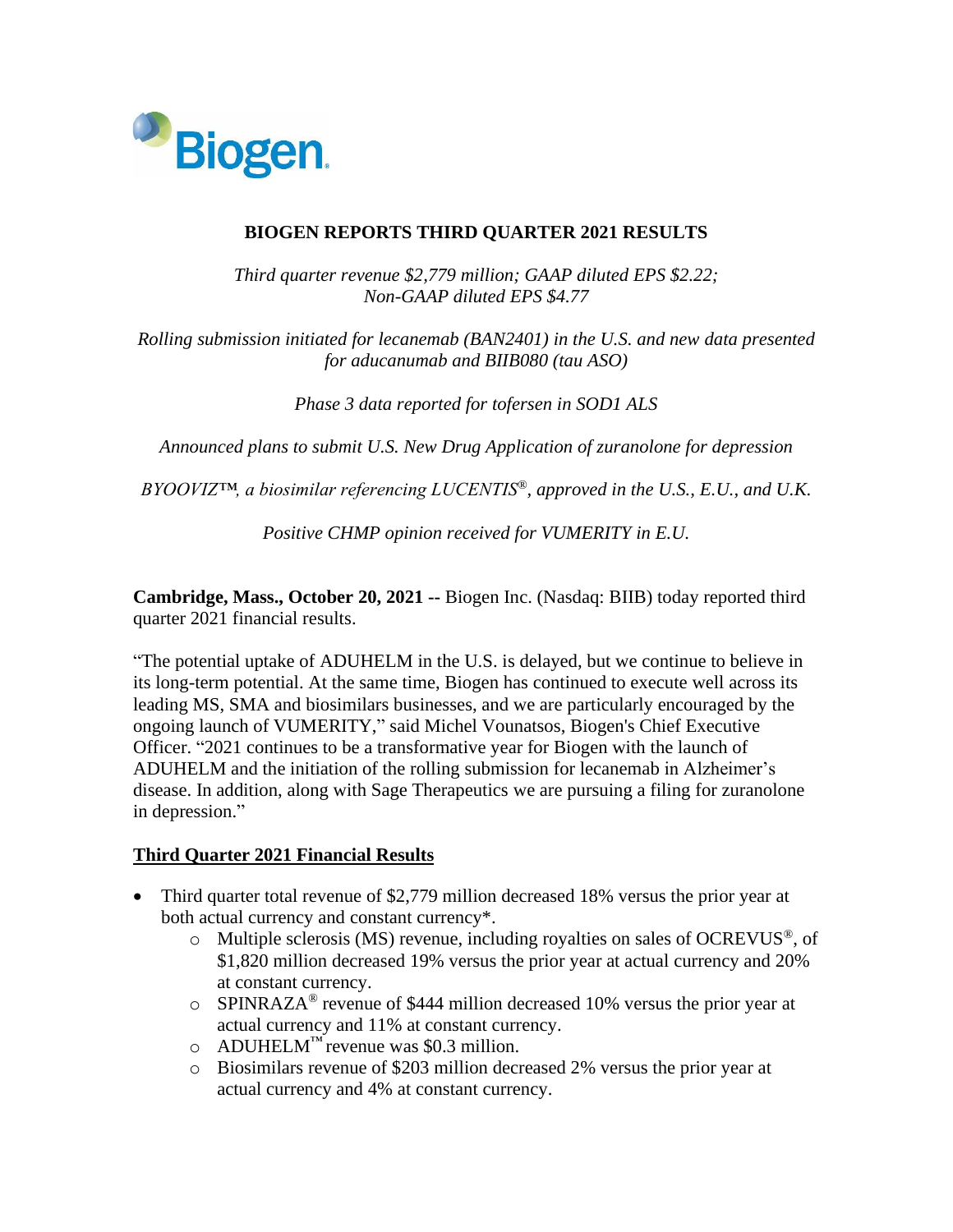- Third quarter GAAP net income and diluted earnings per share (EPS) attributable to Biogen Inc. were \$329 million and \$2.22, respectively.
- Third quarter Non-GAAP net income and diluted EPS attributable to Biogen Inc. were \$710 million and \$4.77, respectively.

A reconciliation of GAAP to Non-GAAP financial measures included in this news release can be found in Table 4 at the end of this news release.

\* Percentage changes in revenue growth at constant currency are presented excluding the impact of changes in foreign currency exchange rates and hedging gains or losses. The current period's foreign currency revenue values are converted into U.S. dollars using the average exchange rates from the prior period.

| (In millions)          | Q3'21     | Q3'20 |       | Q3 '21 v. Q3 '20 |
|------------------------|-----------|-------|-------|------------------|
| GAAP cost of sales     | 512<br>\$ | \$    | 449   | (14%)            |
| Non-GAAP cost of sales | 512<br>\$ | \$    | 449   | (14%)            |
| GAAP R&D               | \$<br>702 | \$    | 1,141 | 38%              |
| Non-GAAP R&D           | 702<br>\$ | \$    | 1,141 | 38%              |
| <b>GAAP SG&amp;A</b>   | 654<br>S  | \$    | 573   | $(14\%)$         |
| Non-GAAP SG&A          | \$<br>651 | \$    | 573   | (14%)            |

• Third quarter 2021 cost of sales, R&D, and SG&A were:

Note: Percent changes represented as favorable/(unfavorable)

- o Beginning in the second quarter of 2021 material upfront payments and premiums paid on the acquisition of common stock associated with significant collaboration and licensing arrangements along with the related transaction costs incurred are no longer excluded from Non-GAAP R&D and SG&A expenses. Non-GAAP financial results for the third quarter of 2020 have been updated to reflect the \$601 million payment related to the collaboration with Denali Therapeutics Inc. along with the associated transaction costs and income tax effect.
- o Third quarter 2021 GAAP and Non-GAAP R&D expense includes a \$125 million upfront payment related to our collaboration with InnoCare Pharma Limited. In addition, during the third quarter we suspended further development of BIIB111 (timrepigene emparvovec) in choroideremia and BIIB112 (cotoretigene toliparvovec) in X-linked retinitis pigmentosa and recorded \$39 million of estimated clinical trial close-out costs and manufacturing commitments.
- o Third quarter 2021 GAAP and Non-GAAP SG&A expense increased versus the prior year primarily due to investments in support of the launch of ADUHELM. Beginning in the second quarter, upon FDA approval, the reimbursement from Eisai for its share of U.S. ADUHELM SG&A expenses is reflected in collaboration profit sharing rather than SG&A.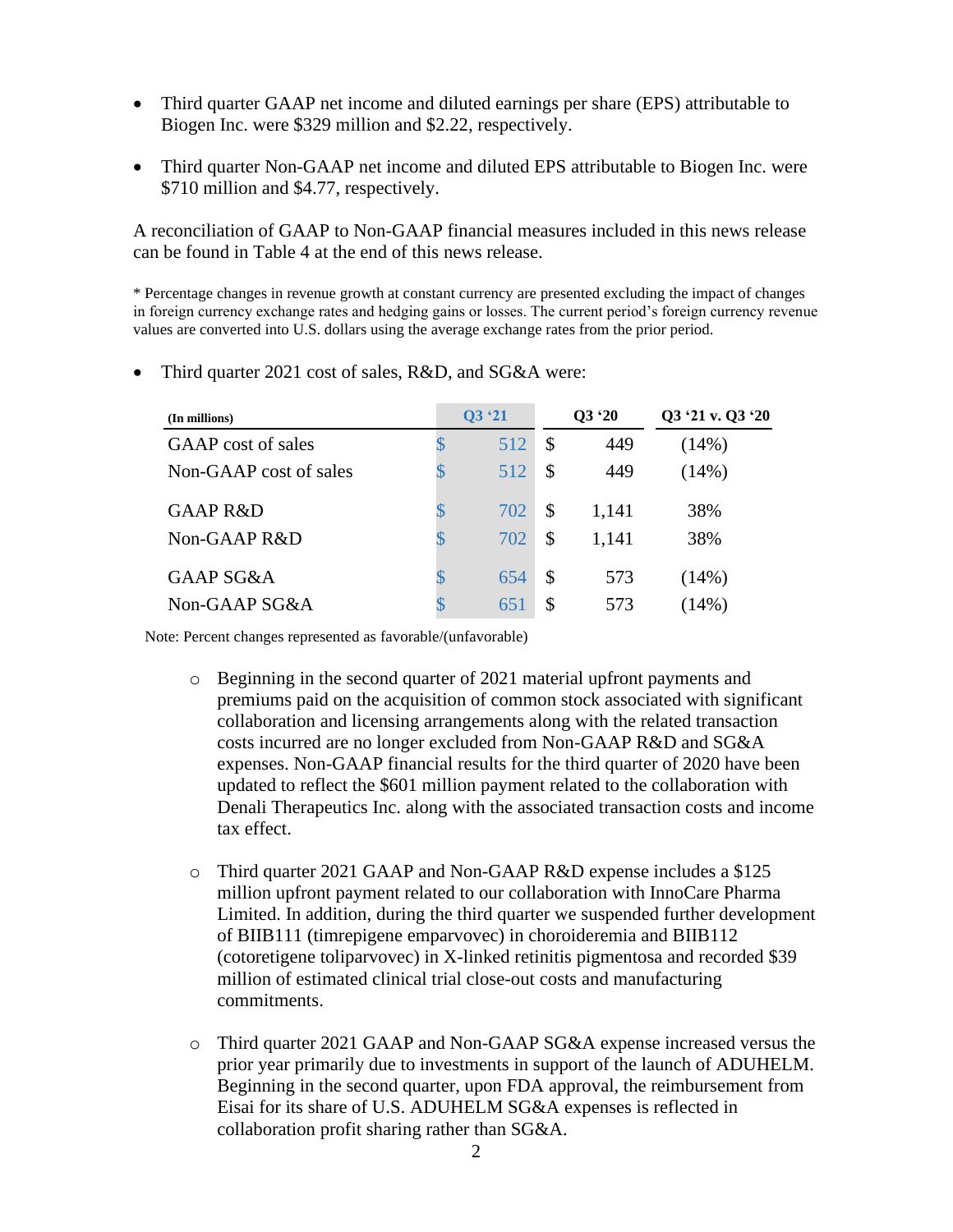- Third quarter 2021 GAAP amortization and impairment of acquired intangible assets was \$111 million, including an impairment charge of \$15 million related to BIIB111 and a \$28 million impairment charge related to BIIB112. These amounts are excluded from Non-GAAP financial results. Non-GAAP amortization was \$7 million.
- Third quarter 2021 GAAP and Non-GAAP collaboration profit sharing was a net expense of \$21 million, which includes a reimbursement of \$51 million from Eisai Co., Ltd. (Eisai) related to the commercialization of ADUHELM in the U.S.
- Third quarter 2021 GAAP other expense was \$503 million, primarily driven by unrealized losses on our strategic equity investments of \$424 million. Third quarter 2021 Non-GAAP other expense was \$79 million, primarily driven by interest expense.
- Third quarter 2021 effective GAAP and Non-GAAP tax rates were (8.9%) and 14.5%, respectively. The third quarter 2021 effective GAAP tax rate was impacted by non-cash tax favorability from both the unrealized losses on our strategic equity investments and the previously described impairment charges related to BIIB111 and BIIB112.

## **Financial Position**

- As of September 30, 2021, Biogen had \$7,271 million in total debt. Cash, cash equivalents, and marketable securities totaled \$3,923 million. This resulted in net debt of \$3,348 million.
- In the third quarter of 2021 Biogen repurchased approximately 2.2 million shares of the Company's common stock for a total value of \$750 million. As of September 30, 2021, there was \$2,800 million remaining under the share repurchase program authorized in October 2020.
- For the third quarter of 2021 the Company's weighted average diluted shares were 149 million.
- Third quarter 2021 cash from operations was \$805 million. Capital expenditures were \$42 million, and free cash flow, defined as cash flow from operations less capital expenditures, was \$763 million.

## **Full Year 2021 Financial Guidance**

For the full year 2021, Biogen is updating its guidance ranges as follows:

|                      | <b>Prior Guidance</b>      | <b>Updated Guidance</b>  |
|----------------------|----------------------------|--------------------------|
| Total revenue        | \$10.65 to \$10.85 billion | \$10.8 to \$10.9 billion |
| Non-GAAP diluted EPS | \$17.50 to \$19.00         | \$18.85 to \$19.35       |
| Capital expenditures | $$375$ to $$425$ million   | \$250 to \$300 million   |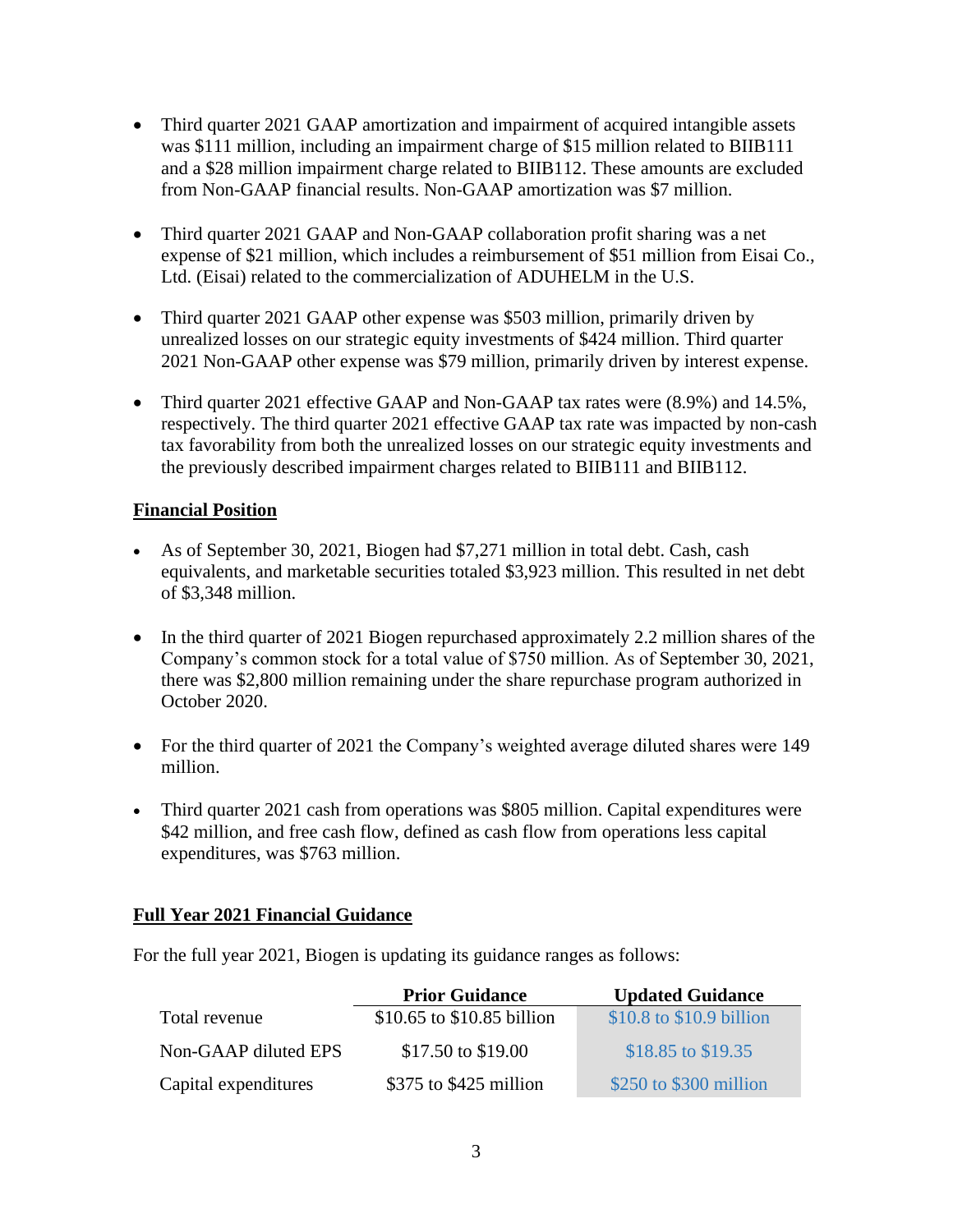This financial guidance assumes minimal ADUHELM revenue in 2021, ramping thereafter. This guidance also continues to assume erosion of TECFIDERA<sup>®</sup> and RITUXAN<sup>®</sup> in the U.S. Biogen expects the decreased revenue from these high margin products to reduce its gross margin percentage compared to 2020.

Non-GAAP R&D expense is expected to be between \$2.45 billion and \$2.55 billion. Non-GAAP SG&A expense is expected to be between \$2.6 billion and \$2.7 billion.

We expect that we will utilize a portion of the remaining share repurchase authorization of \$2,800 million through the end of 2021.

This guidance assumes that foreign exchange rates as of September 30, 2021, will remain in effect for the remainder of the year, net of hedging activities.

This financial guidance does not include any impact from potential acquisitions or large business development transactions, as both are hard to predict, or any impact of potential tax or healthcare reform.

Biogen may incur charges, realize gains or losses, or experience other events or circumstances in 2021 that could cause any of these assumptions to change and/or actual results to vary from this financial guidance.

Biogen does not provide guidance for GAAP reported financial measures (other than revenue) or a reconciliation of forward-looking Non-GAAP financial measures to the most directly comparable GAAP reported financial measures because the Company is unable to predict with reasonable certainty the financial impact of items such as the transaction, integration, and certain other costs related to acquisitions or large business development transactions; unusual gains and losses; potential future asset impairments; gains and losses from our equity security investments; and the ultimate outcome of pending significant litigation without unreasonable effort. These items are uncertain, depend on various factors, and could have a material impact on GAAP reported results for the guidance period. For the same reasons, the Company is unable to address the significance of the unavailable information, which could be material to future results.

## **Recent Events**

- In October 2021 Biogen and Sage Therapeutics, Inc. (Sage) announced their plan to submit a New Drug Application (NDA) to the U.S. Food and Drug Administration (FDA) for zuranolone, an investigational two-week, once-daily therapeutic in the second half of 2022, with rolling submission expected to start in early 2022. The planned initial submission package will seek approval of zuranolone for the treatment of major depressive disorder (MDD), and an additional filing for postpartum depression (PPD) is anticipated in the first half of 2023. The decision to submit the application follows recent discussions with the FDA, including a pre-NDA meeting held this fall.
- In October 2021 Biogen announced topline results from its pivotal Phase 3 VALOR study of tofersen (BIIB067), an investigational antisense drug being evaluated for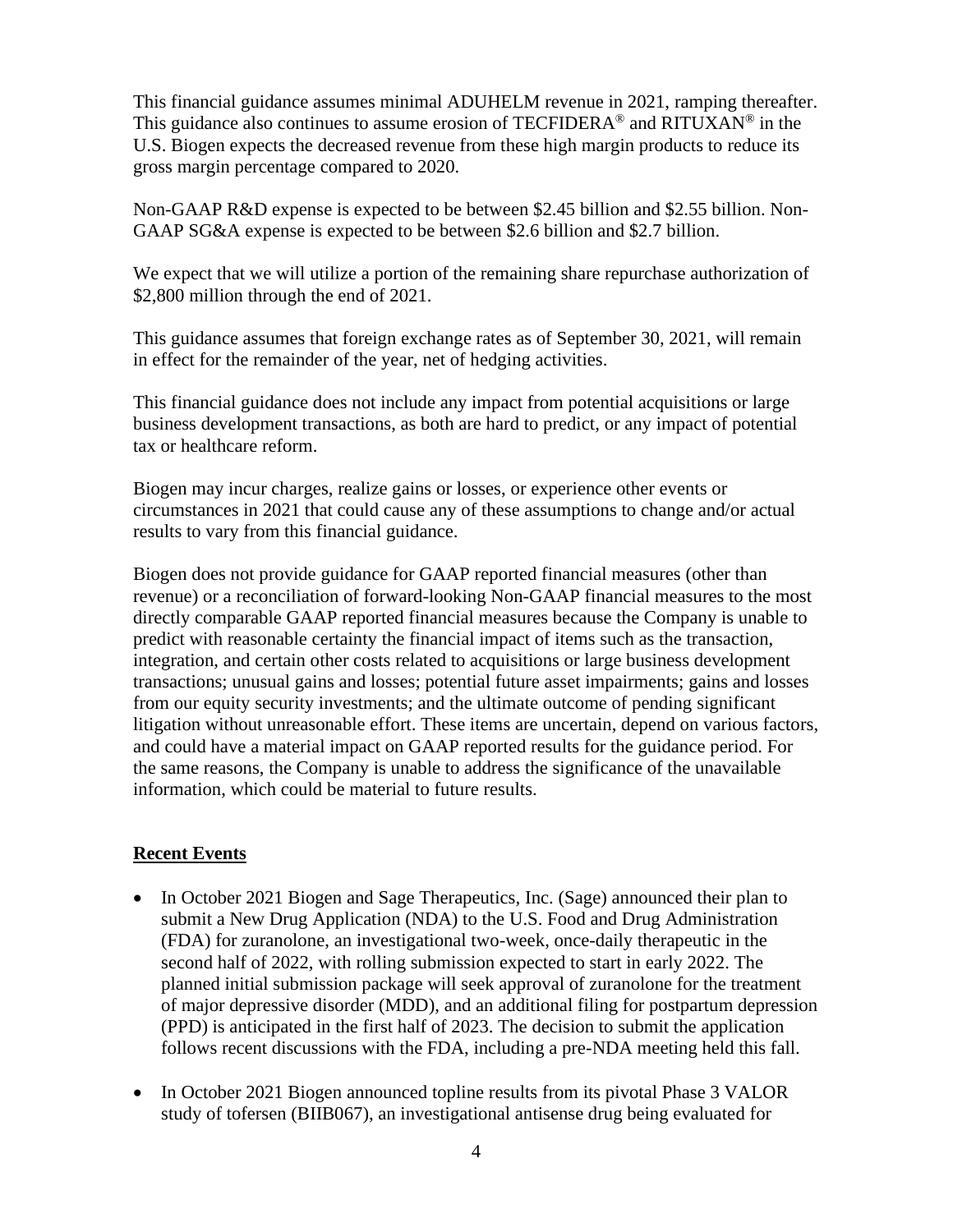people with superoxide dismutase 1 (SOD1) amyotrophic lateral sclerosis (ALS). While tofersen did not meet the primary endpoint of change from baseline to week 28 in the Revised Amyotrophic Lateral Sclerosis Functional Rating Scale (ALSFRS-R), trends favoring tofersen were seen across multiple secondary and exploratory measures of biologic activity and clinical function. The totality of evidence from VALOR and its ongoing open-label extension showed that participants who started tofersen earlier experienced better outcomes, further suggesting a positive clinical effect. Biogen is actively engaging with regulators, the medical community, patient advocacy groups and other key stakeholders around the world to determine potential next steps. Given the high unmet medical need, Biogen will expand its ongoing early access program (EAP) to the broader SOD1-ALS population.

- In October 2021 Sage and Biogen announced new data from the LANDSCAPE and NEST clinical development program evaluating the efficacy and safety of zuranolone for the treatment of major depressive disorder and postpartum depression. Sage presented this data at the 34th European College of Neuropsychopharmacology Congress.
- In the third quarter of 2021 Eisai initiated a rolling submission to the FDA of a Biologics License Application (BLA) for lecanemab for the treatment of early AD. The BLA is being submitted under the accelerated approval pathway and is primarily based on clinical, biomarker and safety data from the Phase 2b clinical trial (Study 201) in people with early AD and confirmed amyloid pathology.
- In the third quarter of 2021 Biogen issued the first progress report of its signature *Healthy Climate, Healthy Lives™* initiative, a groundbreaking \$250 million, 20-year commitment to address the deeply interrelated issues of climate, health, and equity. This progress report details efforts to go fossil fuel free, including engagement with its employees and suppliers, and ongoing collaborations with renowned institutions to improve health – especially for vulnerable populations most impacted by climaterelated events.
- In the third quarter of 2021 Biogen held a virtual Investor R&D Day, providing a comprehensive overview of the company's diversified pipeline in neuroscience and plans to advance innovative therapies for patients through the work of its world-class researchers and the strength of its global network of collaborators.
- In the third quarter of 2021 BYOOVIZ<sup>TM</sup> (ranibizumab-nuna), a biosimilar referencing LUCENTIS (ranibizumab), was approved in the U.S., the E.U., and the U.K.
- In the third quarter of 2021 the European Medicines Agency's Committee for Medicinal Products for Human Use adopted a positive opinion for VUMERITY<sup>®</sup> (diroximel fumarate) for the treatment of adults with relapsing-remitting multiple sclerosis.
- In the third quarter of 2021 Biogen announced topline results from its Phase 2 CONVEY study of vixotrigine (BIIB074), a non-opioid investigational oral pain drug being evaluated for the treatment of small fiber neuropathy. The CONVEY study 200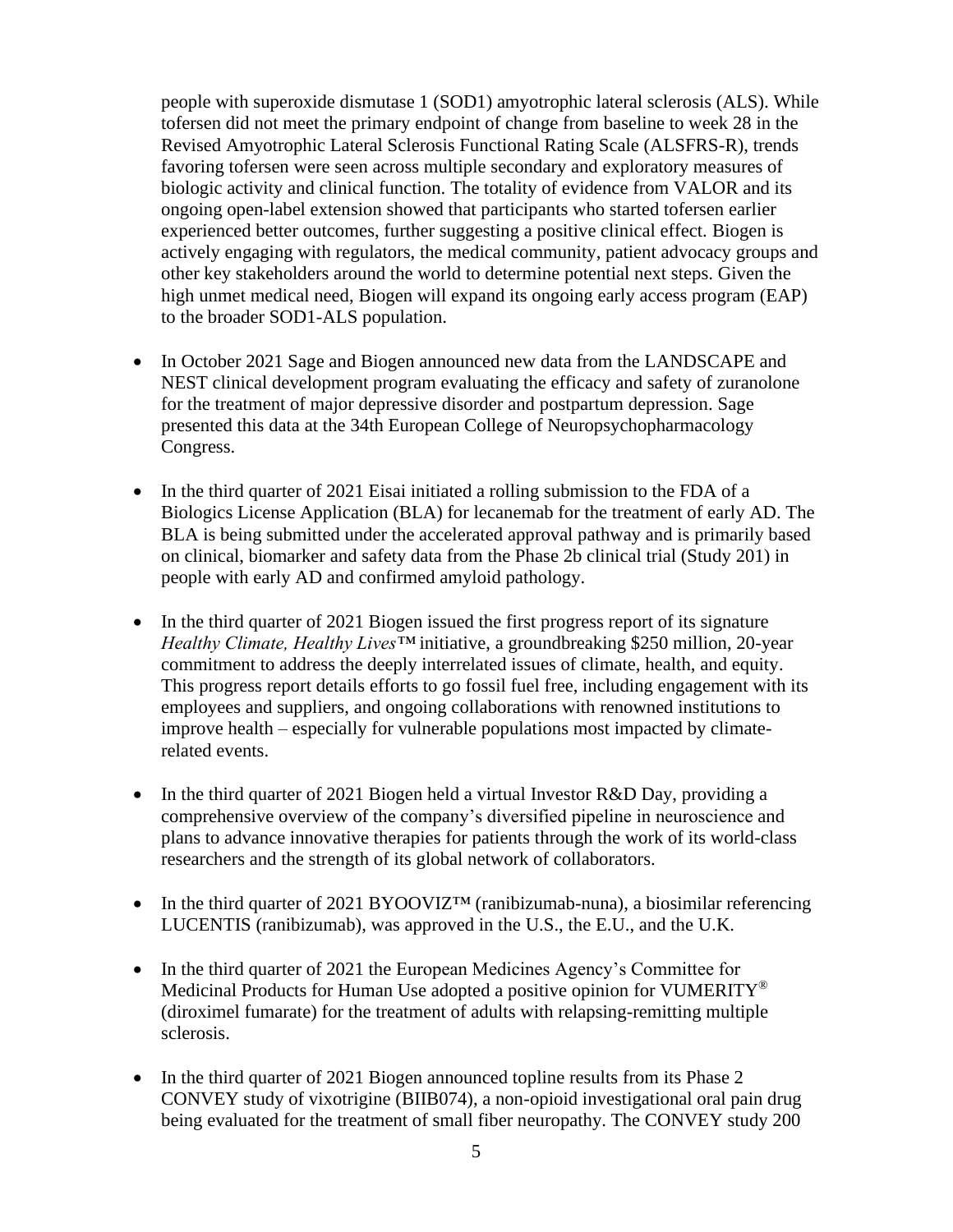mg twice daily arm met its primary endpoint of change from baseline to week 12 of the double-blind period in mean average daily pain score. While the 350 mg twice daily arm did not meet the primary endpoint, it met statistical significance in the Patient Global Impression of Change at week 12, an important self-reported measure of a patient's overall improvement since with the start of the study.

- In the third quarter of 2021 Biogen announced plans to initiate a global Phase 3b clinical study, ASCEND, to evaluate the clinical outcomes and assess the safety of a higher dose of nusinersen in children, teens and adults with later-onset spinal muscular atrophy following treatment with Evrysdi<sup>®</sup> (risdiplam).
- In the third quarter of 2021 Biogen announced results from Phase 3b NOVA study evaluating efficacy of every six-week (Q6W) dosing with natalizumab as compared to the approved every four-week (Q4W) dosing in relapsing-remitting multiple sclerosis.
- In the third quarter of 2021 Eisai and Biogen presented multiple analyses at the 2021 Alzheimer's Association International Conference (AAIC), including:
	- o A preliminary assessment of the clinical effects of lecanemab following 18 months of treatment in the open-label extension of the Phase 2 proof of concept study
	- o The design of the real-world observational Phase 4 study of aducanumab in Alzheimer's disease called ICARE AD-US
	- o Item-level analysis of clinical measures in the Phase 3 EMERGE study of aducanumab
	- o An assessment of the correlation between reductions in amyloid beta and other biomarkers of Alzheimer's disease and clinical decline after treatment with aducanumab
	- o Subgroup analyses of the effect of aducanumab on amyloid PET from the EMERGE and ENGAGE studies
	- o Considerations for the real-world management of ARIA from the Phase 3 EMERGE and ENGAGE studies of aducanumab
	- o Positive clinical data for the Phase 1b clinical study of BIIB080 demonstrating robust time and dose-dependent lowering of tau protein in cerebrospinal fluid over the three-month treatment period and sustained reductions during the sixmonth post-treatment period

#### **Conference Call and Webcast**

The Company's earnings conference call for the third quarter will be broadcast via the internet at 8:00 a.m. ET on October 20, 2021, and will be accessible through the Investors section of Biogen's website, [www.biogen.com.](http://www.biogen.com/) Supplemental information in the form of a slide presentation is also accessible at the same location on the internet and will be subsequently available on the website for at least one month.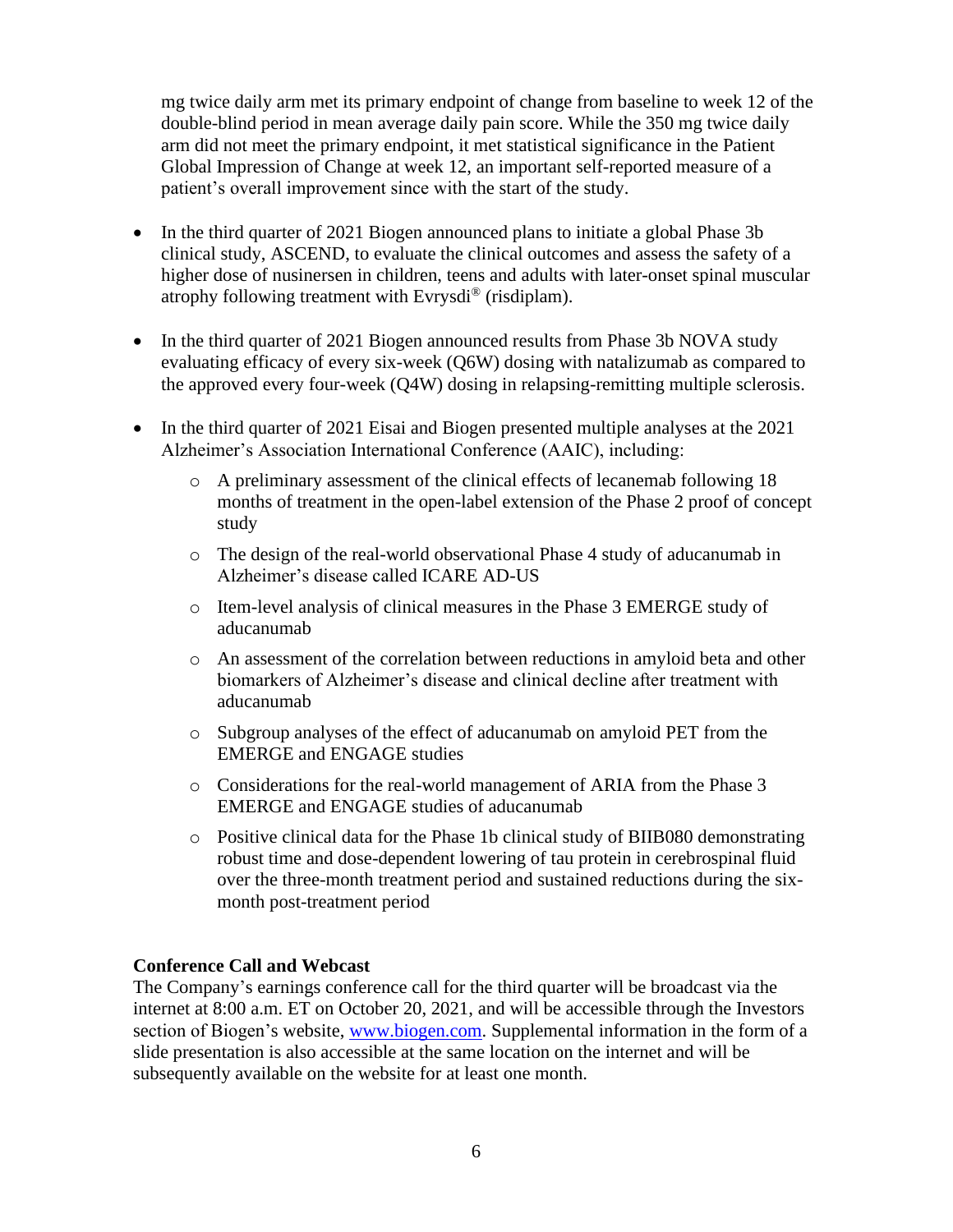#### **About Biogen**

As pioneers in neuroscience, Biogen discovers, develops, and delivers worldwide innovative therapies for people living with serious neurological diseases as well as related therapeutic adjacencies. One of the world's first global biotechnology companies, Biogen was founded in 1978 by Charles Weissmann, Heinz Schaller, Sir Kenneth Murray, and Nobel Prize winners Walter Gilbert and Phillip Sharp. Today, Biogen has the leading portfolio of medicines to treat multiple sclerosis, has introduced the first approved treatment for spinal muscular atrophy, and is providing the first and only approved treatment to address a defining pathology of Alzheimer's disease. Biogen is also commercializing biosimilars and focusing on advancing the industry's most diversified pipeline in neuroscience that will transform the standard of care for patients in several areas of high unmet need.

In 2020, Biogen launched a bold 20-year, \$250 million initiative to address the deeply interrelated issues of climate, health, and equity. Healthy Climate, Healthy Lives™ aims to eliminate fossil fuels across the company's operations, build collaborations with renowned institutions to advance the science to improve human health outcomes, and support underserved communities.

The company routinely posts information that may be important to investors on its website at [www.biogen.com.](https://www.biogen.com/) To learn more, please visit [www.biogen.com](http://www.biogen.com/) and follow Biogen on social media – [Twitter,](https://www.globenewswire.com/Tracker?data=180RM6hUDFp3_nPku7_UGOjjBTdsq_eZ_PQKCB5-KhpHyk6-4NVjAwf5PU5LI692iUuUj67LZsOEzISZUHlSQg==) [LinkedIn,](https://www.globenewswire.com/Tracker?data=WydfZogG_X2wAQPb-uqMTQj0WMGM84cSku35ZnmDo9thPdVEZ_OZFrHl95_xaNsgW9BhPZR88i0gVr9a81d-sjG61Su57iQnpQWRdh0P9oY=) [Facebook,](https://www.globenewswire.com/Tracker?data=o0NzwW1AOcDFmOiQbL7WjZRwsCsm0Ud9JwW8TYMMYuttw1NktOmO694nwz-cjU9Z4kuJLXtAInHuLqQ_1O6xAg==) [YouTube.](https://www.globenewswire.com/Tracker?data=JIpFvz3ZTU2KN6Mw0oPJfQlZfoLNI7GQqY_99OYSYn2HbeFmtKNE0HmMprogYLif7ej00TPTwNBmBQkdXafjXQ==)

#### **Safe Harbor**

This news release contains forward-looking statements, including statements made pursuant to the safe harbor provisions of the Private Securities Litigation Reform Act of 1995, relating to: our strategy and plans; potential of, and expectations for, our commercial business and pipeline programs; capital allocation and investment strategy; clinical development programs, clinical trials, and data readouts and presentations; risks and uncertainties associated with drug development and commercialization; regulatory discussions, submissions, filings, and approvals and the timing thereof; the potential benefits, safety, and efficacy of our and our collaboration partners' products and investigational therapies; the anticipated benefits and potential of investments, collaborations, and business development activities; our future financial and operating results; 2021 financial guidance; plans relating to share repurchases. These forward-looking statements may be accompanied by such words as "aim," "anticipate," "believe," "could," "estimate," "expect," "forecast," "goal," "intend," "may," "plan," "potential," "possible," "prospect," "will," "would," and other words and terms of similar meaning. Drug development and commercialization involve a high degree of risk, and only a small number of research and development programs result in commercialization of a product. Results in early-stage clinical trials may not be indicative of full results or results from later stage or larger scale clinical trials and do not ensure regulatory approval. You should not place undue reliance on these statements or the scientific data presented.

These statements involve risks and uncertainties that could cause actual results to differ materially from those reflected in such statements, including: our dependence on sales from our products; uncertainty of long-term success in developing, licensing, or acquiring other product candidates or additional indications for existing products; failure to compete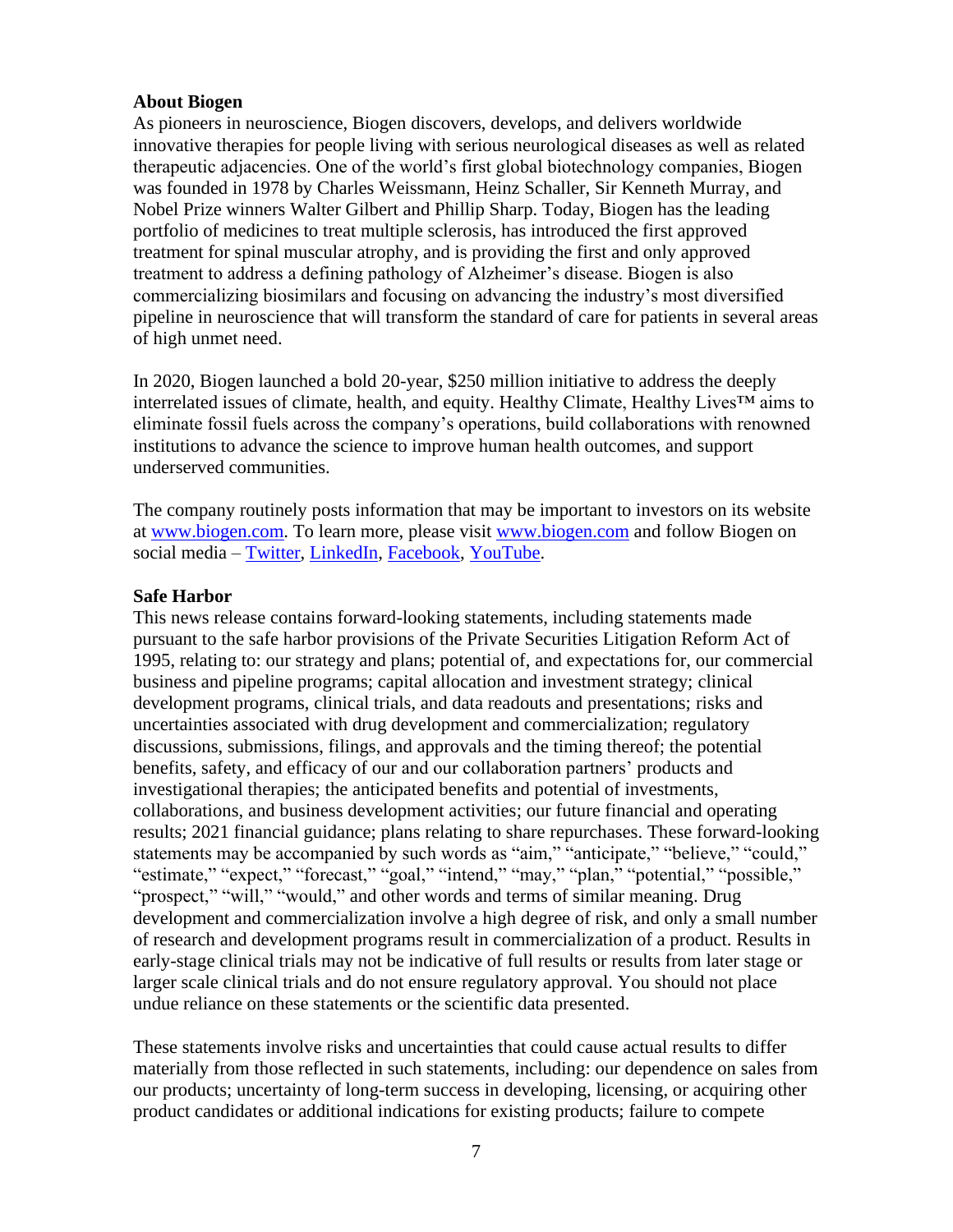effectively due to significant product competition in the markets for our products; failure to successfully execute or realize the anticipated benefits of our strategic and growth initiatives; difficulties in obtaining and maintaining adequate coverage, pricing, and reimbursement for our products; our dependence on collaborators, joint venture partners, and other third parties for the development, regulatory approval, and commercialization of products and other aspects of our business, which are outside of our full control; risks associated with current and potential future healthcare reforms; risks related to commercialization of biosimilars; failure to obtain, protect, and enforce our data, intellectual property, and other proprietary rights and the risks and uncertainties relating to intellectual property claims and challenges; the risk that positive results in a clinical trial may not be replicated in subsequent or confirmatory trials or success in early stage clinical trials may not be predictive of results in later stage or large scale clinical trials or trials in other potential indications; risks associated with clinical trials, including our ability to adequately manage clinical activities, unexpected concerns that may arise from additional data or analysis obtained during clinical trials, regulatory authorities may require additional information or further studies, or may fail to approve or may delay approval of our drug candidates; the occurrence of adverse safety events, restrictions on use with our products, or product liability claims; risks relating to the distribution and sale by third parties of counterfeit or unfit versions of our products; risks relating to the use of social media for our business; risks relating to technology failures or breaches; risks relating to management and key personnel changes, including attracting and retaining key personnel; failure to comply with legal and regulatory requirements; the risks of doing business internationally, including currency exchange rate fluctuations; risks relating to investment in our manufacturing capacity; problems with our manufacturing processes; fluctuations in our effective tax rate; the direct and indirect impacts of the ongoing COVID-19 pandemic on our business, results of operations, and financial condition; fluctuations in our operating results; risks related to investment in properties; the market, interest, and credit risks associated with our investment portfolio; risks relating to share repurchase programs; risks relating to access to capital and credit markets; risks related to indebtedness; change in control provisions in certain of our collaboration agreements; environmental risks; and any other risks and uncertainties that are described in other reports we have filed with the U.S. Securities and Exchange Commission.

These statements are based on our current beliefs and expectations and speak only as of the date of this news release. We do not undertake any obligation to publicly update any forward-looking statements.

Mike Hencke Allison Parks Biogen Inc. Biogen Inc. Tel: (781) 464-2442 Tel: (781) 464-3260

# **Biogen Investor Contact: Biogen Media Contact:**

###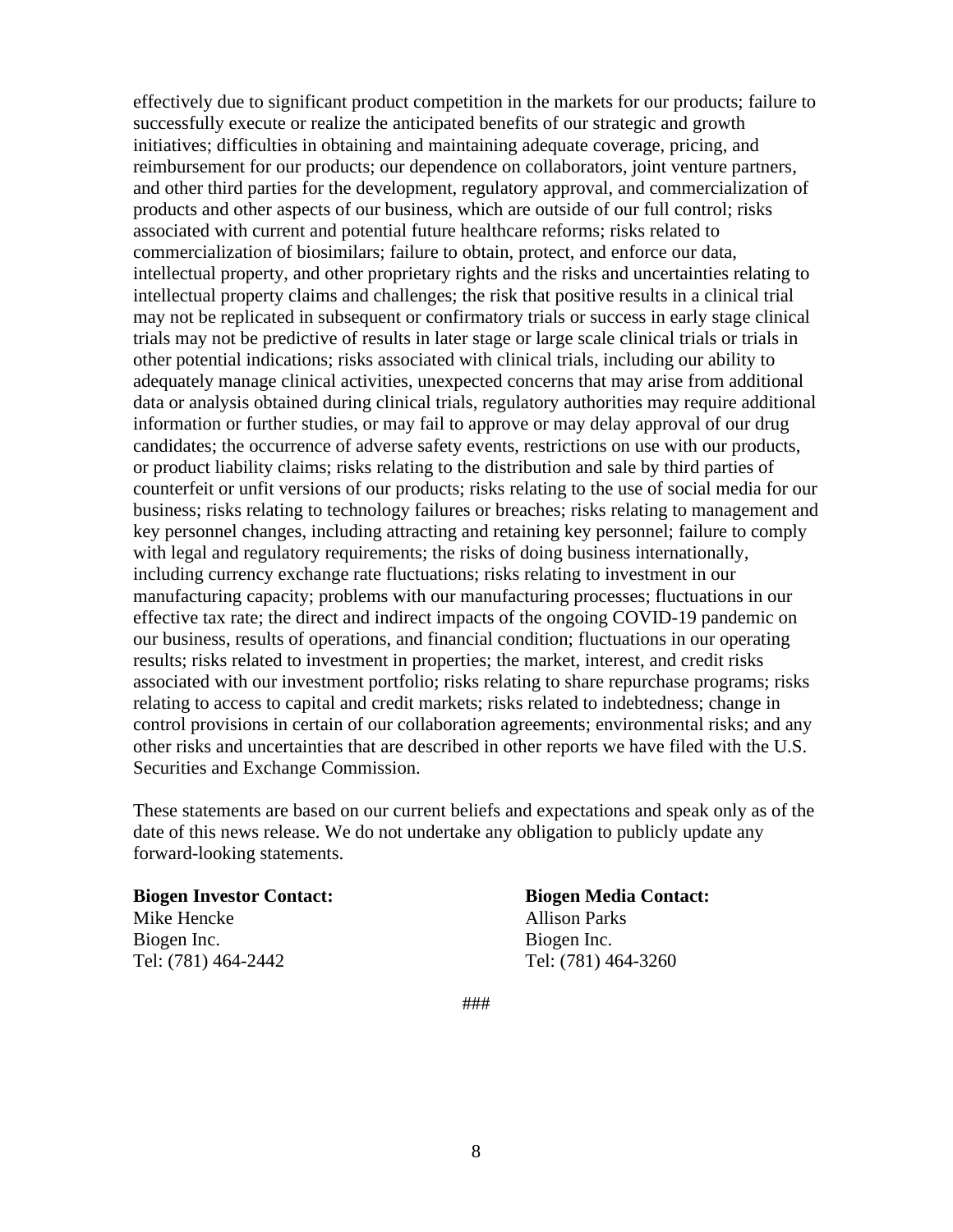## BIOGEN INC. AND SUBSIDIARIES CONDENSED CONSOLIDATED STATEMENT OF INCOME

*(unaudited, in millions, except per share amounts)*

|                                                                                                               | For the Three Months<br>Ended September 30, | For the Nine Months Ended<br>September 30, |                           |                    |  |
|---------------------------------------------------------------------------------------------------------------|---------------------------------------------|--------------------------------------------|---------------------------|--------------------|--|
|                                                                                                               | 2021                                        | 2020                                       | 2021                      | 2020               |  |
| Revenue:                                                                                                      |                                             |                                            |                           |                    |  |
| Product, net                                                                                                  | 2,205.7                                     | 2,690.3                                    | 6,653.4                   | 8,390.6            |  |
| Revenue from anti-CD20 therapeutic programs                                                                   | 415.4                                       | 560.1                                      | 1,244.4                   | 1,558.8            |  |
| Other                                                                                                         | 157.8                                       | 125.7                                      | 350.1                     | 642.6              |  |
| Total revenue                                                                                                 | 2,778.9                                     | 3,376.1                                    | 8,247.9                   | 10,592.0           |  |
| Cost and expense:<br>Cost of sales, excluding amortization and impairment of acquired<br>intangible assets    | 511.8                                       | 449.1                                      | 1,449.6                   | 1,314.6            |  |
| Research and development                                                                                      | 702.4                                       | 1,140.9                                    | 1,801.7                   | 2,264.8            |  |
| Selling, general and administrative                                                                           | 654.1                                       | 573.1                                      | 1,886.4                   | 1,698.3            |  |
| Amortization and impairment of acquired intangible assets                                                     | 111.0                                       | 82.6                                       | 813.2                     | 215.6              |  |
| Collaboration profit sharing<br>(Gain) loss on fair value remeasurement of contingent                         | 21.2                                        | 73.0                                       | 74.5                      | 166.5              |  |
| consideration                                                                                                 | (15.6)                                      | (29.0)                                     | (49.1)                    | (23.5)             |  |
| Acquired in-process research and development                                                                  |                                             |                                            | 18.0                      | 75.0               |  |
| Total cost and expense                                                                                        | 1,984.9                                     | 2,289.7                                    | 5,994.3                   | 5,711.3            |  |
| Income from operations                                                                                        | 794.0                                       | 1,086.4                                    | 2,253.6                   | 4,880.7            |  |
| Other income (expense), net<br>Income before income tax expense and equity in loss of investee, net<br>of tax | (502.9)<br>291.1                            | (128.6)<br>957.8                           | (913.4)<br>1,340.2        | (186.1)<br>4,694.6 |  |
| Income tax (benefit) expense                                                                                  | (25.9)                                      | 240.8                                      | (390.7)                   | 979.0              |  |
| Equity in (income) loss of investee, net of tax                                                               | (1.1)                                       | 13.1                                       | (17.2)                    | 12.7               |  |
| Net income                                                                                                    | 318.1                                       | 703.9                                      | 1,748.1                   | 3,702.9            |  |
| Net income (loss) attributable to noncontrolling interests, net of tax                                        | (11.1)                                      | 2.4                                        | 560.2                     | 60.2               |  |
| Net income attributable to Biogen Inc.                                                                        | \$<br>329.2                                 | \$<br>701.5                                | $\mathfrak{L}$<br>1,187.9 | \$<br>3,642.7      |  |
| Net income per share:                                                                                         |                                             |                                            |                           |                    |  |
| Basic earnings per share attributable to Biogen Inc.                                                          | \$<br>2.22                                  | \$<br>4.47                                 | \$<br>7.93                | \$<br>22.29        |  |
| Diluted earnings per share attributable to Biogen Inc.                                                        | 2.22<br>\$                                  | \$<br>4.46                                 | \$<br>7.90                | \$<br>22.25        |  |
| Weighted-average shares used in calculating:                                                                  |                                             |                                            |                           |                    |  |
| Basic earnings per share attributable to Biogen Inc.                                                          | 148.0                                       | 156.9                                      | 149.9                     | 163.4              |  |
| Diluted earnings per share attributable to Biogen Inc.                                                        | 148.6                                       | 157.2                                      | 150.3                     | 163.7              |  |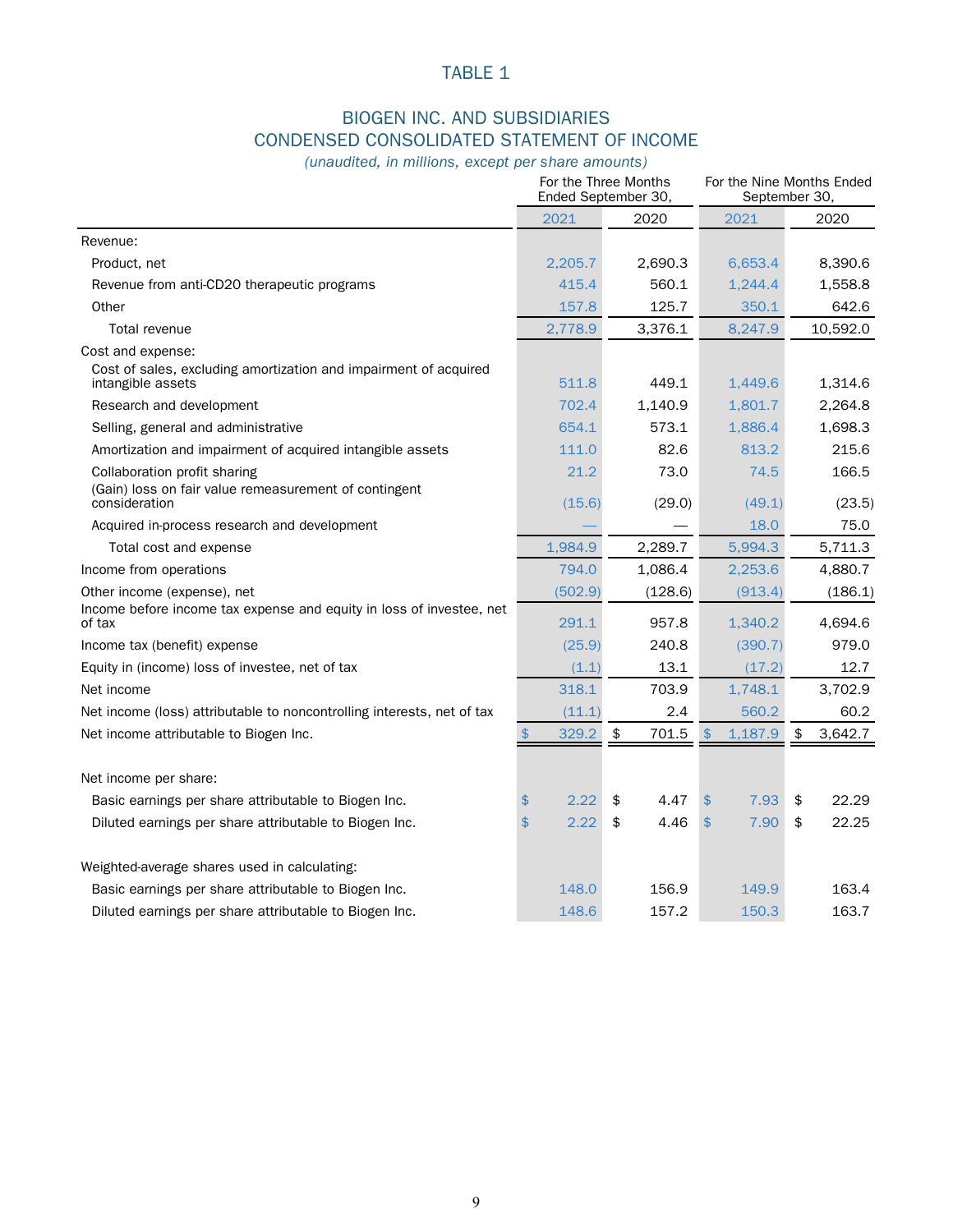# BIOGEN INC. AND SUBSIDIARIES CONDENSED CONSOLIDATED BALANCE SHEETS

*(unaudited, in millions)*

|                                                  | As of September 30, 2021        | As of December 31, 2020 |
|--------------------------------------------------|---------------------------------|-------------------------|
| <b>ASSETS</b>                                    |                                 |                         |
| Cash, cash equivalents and marketable securities | 2,955.1<br>\$                   | \$<br>2,610.1           |
| Accounts receivable, net                         | 1,723.0                         | 1,913.8                 |
| Inventory                                        | 1,347.9                         | 1,068.6                 |
| Other current assets                             | 1,136.3                         | 1,294.6                 |
| Total current assets                             | 7,162.3                         | 6,887.1                 |
| Marketable securities                            | 968.3                           | 772.1                   |
| Property, plant and equipment, net               | 3,410.7                         | 3,411.5                 |
| Operating lease assets                           | 389.1                           | 433.3                   |
| Intangible assets, net                           | 2,286.8                         | 3,084.3                 |
| Goodwill                                         | 5,760.5                         | 5,762.1                 |
| Deferred tax asset                               | 1,810.4                         | 1,369.5                 |
| Investments and other assets                     | 2,018.6                         | 2,899.0                 |
| <b>TOTAL ASSETS</b>                              | \$<br>23,806.7                  | 24,618.9<br>\$          |
|                                                  |                                 |                         |
| <b>LIABILITIES AND EQUITY</b>                    |                                 |                         |
| Current portion of notes payable                 | 998.8<br>\$                     | \$                      |
| Other current liabilities                        | 3,212.8                         | 3,742.2                 |
| <b>Total current liabilities</b>                 | 4,211.6                         | 3,742.2                 |
| Notes payable                                    | 6,272.3                         | 7,426.2                 |
| Deferred tax liability                           | 774.7                           | 1,032.8                 |
| Long-term operating lease liabilities            | 348.2                           | 402.0                   |
| Other long-term liabilities                      | 1,318.2                         | 1,329.6                 |
| Equity                                           | 10,881.7                        | 10,686.1                |
| TOTAL LIABILITIES AND EQUITY                     | $\boldsymbol{\phi}$<br>23,806.7 | 24,618.9<br>\$          |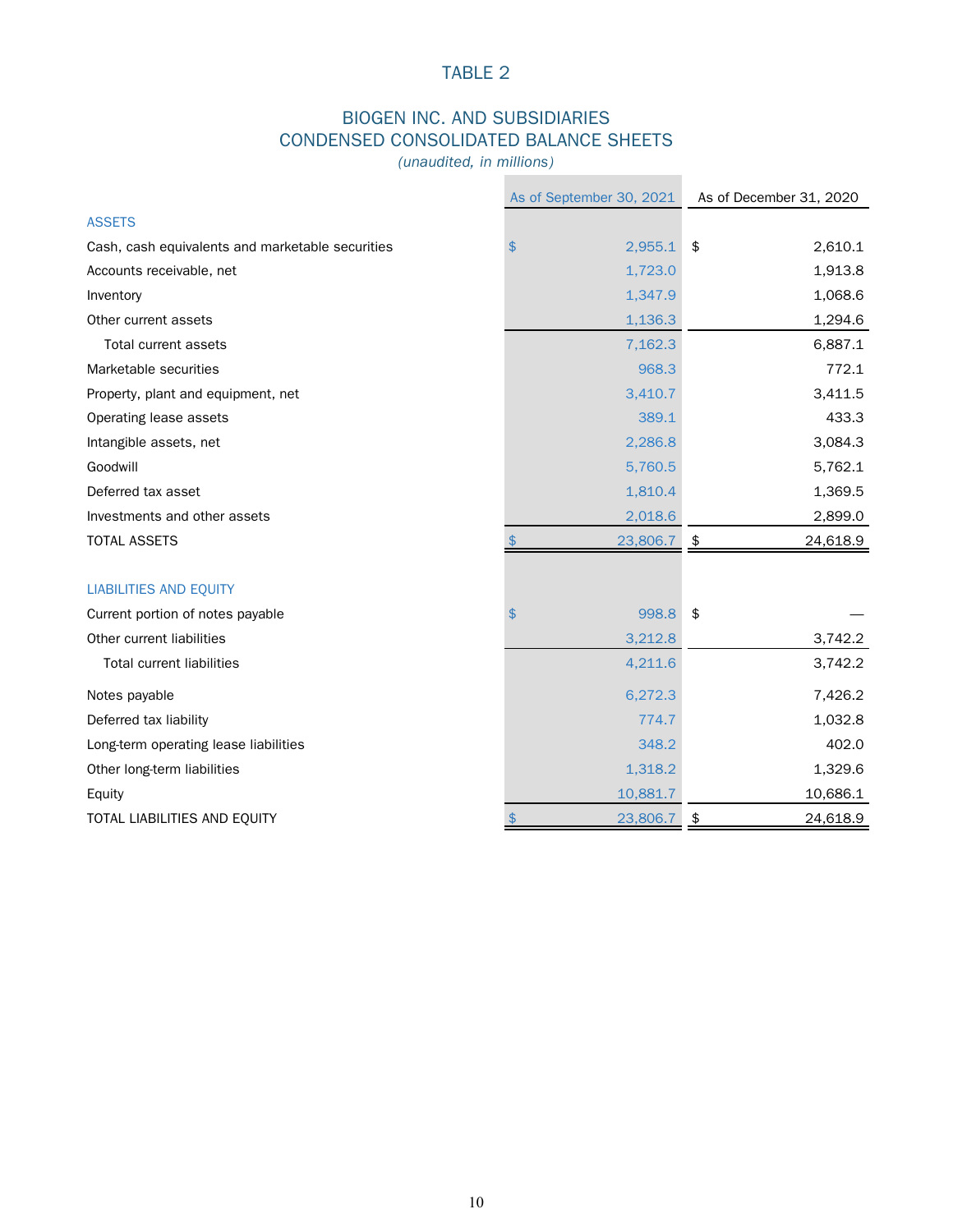## BIOGEN INC. AND SUBSIDIARIES PRODUCT REVENUE & TOTAL REVENUE

*(unaudited, in millions)*

|                            |                         |                       |                          | For the Three Months Ended September 30, |                  |               |
|----------------------------|-------------------------|-----------------------|--------------------------|------------------------------------------|------------------|---------------|
|                            |                         | 2021                  |                          |                                          | 2020             |               |
|                            | United<br><b>States</b> | Rest of<br>World      | Total                    | United<br><b>States</b>                  | Rest of<br>World | Total         |
| Multiple Sclerosis (MS):   |                         |                       |                          |                                          |                  |               |
| <b>TECFIDERA</b>           | 179.2<br>\$             | 319.4<br>\$           | 498.6<br>$\frac{1}{2}$   | \$<br>669.8                              | 283.3<br>\$      | 953.1<br>\$   |
| <b>VUMERITY®</b>           | 120.7                   | 0.2                   | 120.9                    | 14.4                                     |                  | 14.4          |
| <b>Total Fumarate</b>      | 299.9                   | 319.6                 | 619.5                    | 684.2                                    | 283.3            | 967.5         |
| <b>AVONEX®</b>             | 213.2                   | 88.1                  | 301.3                    | 279.9                                    | 100.6            | 380.5         |
| <b>PLEGRIDY®</b>           | 39.2                    | 47.0                  | 86.2                     | 47.4                                     | 46.2             | 93.6          |
| <b>Total Interferon</b>    | 252.4                   | 135.1                 | 387.5                    | 327.3                                    | 146.8            | 474.1         |
| <b>TYSABRI</b>             | 281.1                   | 241.7                 | 522.8                    | 304.2                                    | 212.3            | 516.5         |
| <b>FAMPYRA®</b>            |                         | 26.2                  | 26.2                     |                                          | 26.8             | 26.8          |
| Spinal Muscular Atrophy:   |                         |                       |                          |                                          |                  |               |
| <b>SPINRAZA</b>            | 139.8                   | 304.3                 | 444.1                    | 182.5                                    | 311.9            | 494.4         |
| Alzheimer's disease:       |                         |                       |                          |                                          |                  |               |
| ADUHELM*                   | 0.3                     |                       | 0.3                      |                                          |                  |               |
| Biosimilars:               |                         |                       |                          |                                          |                  |               |
| BENEPALI™                  |                         | 120.8                 | 120.8                    |                                          | 124.2            | 124.2         |
| <b>IMRALDI™</b>            |                         | 57.4                  | 57.4                     |                                          | 56.2             | 56.2          |
| <b>FLIXABI™</b>            |                         | 24.6                  | 24.6                     |                                          | 27.5             | 27.5          |
| Other:                     |                         |                       |                          |                                          |                  |               |
| FUMADERM™                  |                         | 2.5                   | 2.5                      |                                          | 3.1              | $3.1\,$       |
| Total product revenue, net | 973.5                   | 1,232.2<br>$\sqrt{5}$ | 2,205.7<br>$\frac{1}{2}$ | $1,498.2$ \$<br>\$                       | 1,192.1          | 2,690.3<br>\$ |

\* In June 2021 the U.S. Food and Drug Administration (FDA) granted accelerated approval of ADUHELM, which became commercially available in the United States (U.S.) during the second quarter of 2021.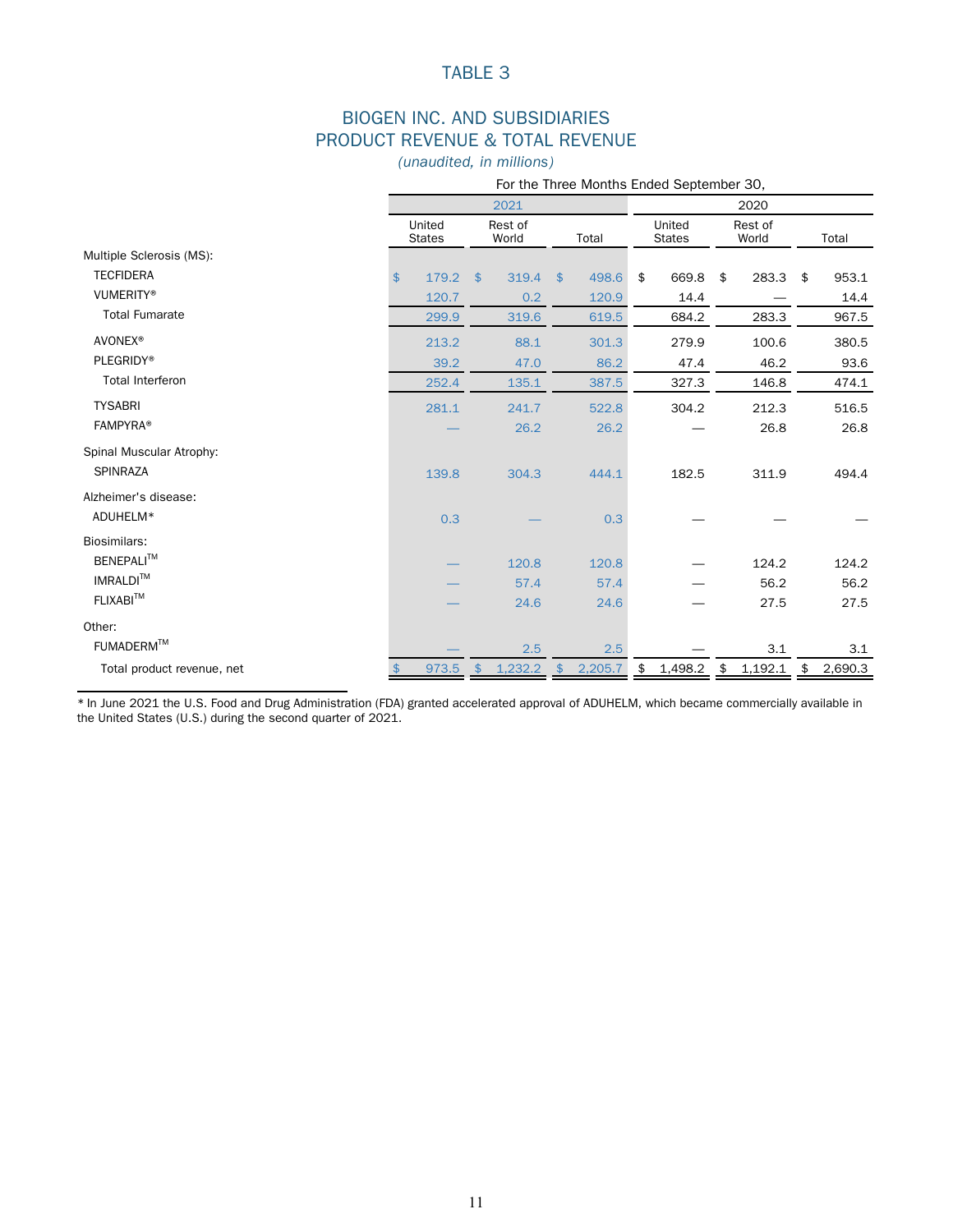## TABLE 3 (continued)

## BIOGEN INC. AND SUBSIDIARIES PRODUCT REVENUE & TOTAL REVENUE

*(unaudited, in millions)*

|                            |               |                         |            |                  |               | For the Nine Months Ended September 30, |                         |            |                  |         |               |
|----------------------------|---------------|-------------------------|------------|------------------|---------------|-----------------------------------------|-------------------------|------------|------------------|---------|---------------|
|                            |               |                         |            | 2021             |               |                                         |                         |            |                  | 2020    |               |
|                            |               | United<br><b>States</b> |            | Rest of<br>World |               | Total                                   | United<br><b>States</b> |            | Rest of<br>World |         | Total         |
| Multiple Sclerosis (MS):   |               |                         |            |                  |               |                                         |                         |            |                  |         |               |
| <b>TECFIDERA</b>           | $\frac{1}{2}$ | 520.1                   | \$         | 945.3            | $\frac{1}{2}$ | 1,465.4                                 | \$                      | 2,358.0    | \$               | 875.2   | \$<br>3,233.2 |
| <b>VUMERITY</b>            |               | 285.0                   |            | 0.5              |               | 285.5                                   |                         | 25.4       |                  |         | 25.4          |
| <b>Total Fumarate</b>      |               | 805.1                   |            | 945.8            |               | 1,750.9                                 |                         | 2,383.4    |                  | 875.2   | 3,258.6       |
| <b>AVONEX</b>              |               | 636.4                   |            | 286.9            |               | 923.3                                   |                         | 823.5      |                  | 312.0   | 1,135.5       |
| <b>PLEGRIDY</b>            |               | 115.2                   |            | 149.9            |               | 265.1                                   |                         | 142.0      |                  | 144.0   | 286.0         |
| <b>Total Interferon</b>    |               | 751.6                   |            | 436.8            |               | 1,188.4                                 |                         | 965.5      |                  | 456.0   | 1,421.5       |
| <b>TYSABRI</b>             |               | 854.2                   |            | 696.2            |               | 1,550.4                                 |                         | 826.0      |                  | 644.9   | 1,470.9       |
| <b>FAMPYRA</b>             |               |                         |            | 78.8             |               | 78.8                                    |                         |            |                  | 78.1    | 78.1          |
| Spinal Muscular Atrophy:   |               |                         |            |                  |               |                                         |                         |            |                  |         |               |
| <b>SPINRAZA</b>            |               | 437.8                   |            | 1,026.6          |               | 1,464.4                                 |                         | 628.2      |                  | 925.8   | 1,554.0       |
| Alzheimer's disease:       |               |                         |            |                  |               |                                         |                         |            |                  |         |               |
| ADUHELM*                   |               | 2.0                     |            |                  |               | 2.0                                     |                         |            |                  |         |               |
| Biosimilars:               |               |                         |            |                  |               |                                         |                         |            |                  |         |               |
| <b>BENEPALI</b>            |               |                         |            | 363.9            |               | 363.9                                   |                         |            |                  | 363.9   | 363.9         |
| <b>IMRALDI</b>             |               |                         |            | 170.9            |               | 170.9                                   |                         |            |                  | 162.6   | 162.6         |
| <b>FLIXABI</b>             |               |                         |            | 75.4             |               | 75.4                                    |                         |            |                  | 71.8    | 71.8          |
| Other:                     |               |                         |            |                  |               |                                         |                         |            |                  |         |               |
| <b>FUMADERM</b>            |               |                         |            | 8.3              |               | 8.3                                     |                         |            |                  | 9.2     | 9.2           |
| Total product revenue, net |               | 2,850.7                 | $\sqrt{5}$ | 3,802.7          | $\frac{1}{2}$ | 6,653.4                                 | \$                      | 4,803.1 \$ |                  | 3,587.5 | \$<br>8,390.6 |

\* In June 2021 the U.S. Food and Drug Administration (FDA) granted accelerated approval of ADUHELM, which became commercially available in the United States (U.S.) during the second quarter of 2021.

|                          |              | For the Three Months Ended<br>September 30, |    |         |      |         | For the Nine Months Ended September<br>30. |          |  |  |
|--------------------------|--------------|---------------------------------------------|----|---------|------|---------|--------------------------------------------|----------|--|--|
|                          | 2020<br>2021 |                                             |    |         |      | 2021    | 2020                                       |          |  |  |
| Product revenue          |              | 2,205.7                                     | \$ | 2,690.3 | - \$ | 6,653.4 | \$                                         | 8,390.6  |  |  |
| <b>OCREVUS</b> royalties |              | 264.3                                       |    | 272.4   |      | 730.5   |                                            | 643.0    |  |  |
| RITUXAN/GAZYVA® revenue  |              | 151.1                                       |    | 287.7   |      | 513.9   |                                            | 915.8    |  |  |
| Other revenue            |              | 157.8                                       |    | 125.7   |      | 350.1   |                                            | 642.6    |  |  |
| Total revenue            |              | 2.778.9                                     | \$ | 3.376.1 |      | 8.247.9 | \$                                         | 10.592.0 |  |  |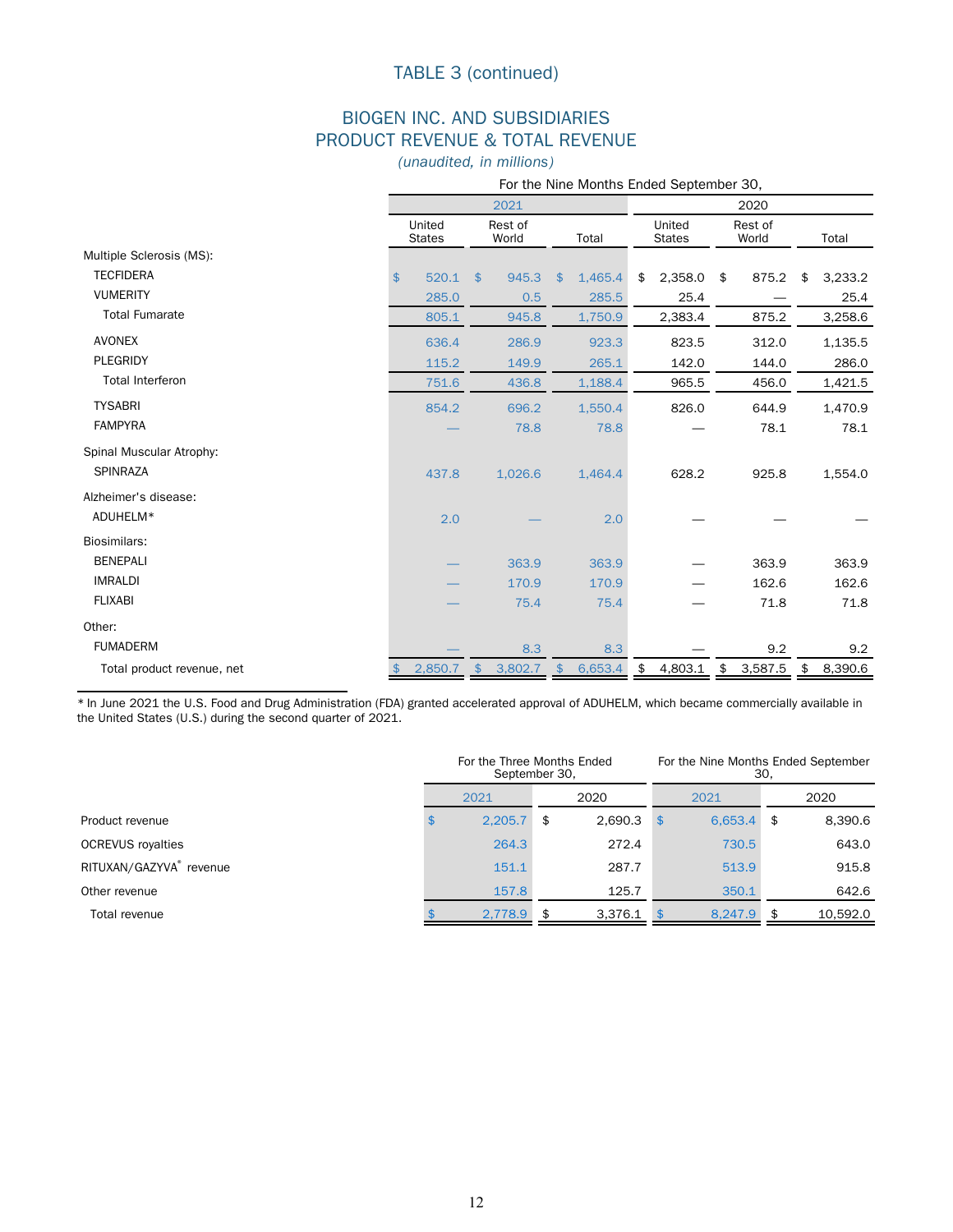# BIOGEN INC. AND SUBSIDIARIES GAAP TO NON-GAAP RECONCILIATION OPERATING EXPENSE & OTHER INCOME (EXPENSE), NET

*(unaudited, in millions, except per share amounts)*

We supplement our GAAP consolidated financial statements and GAAP financial measures with other financial measures, such as adjusted net income, adjusted diluted earnings per share, revenue growth at constant currency, which excludes the impact of changes in foreign exchange rates and hedging gains or losses, and free cash flow, which is defined as net flow from operations less capital expenditures. We believe that these and other Non-GAAP financial measures provide additional insight into the ongoing economics of our business and reflect how we manage our business internally, set operational goals and form the basis of our management incentive programs. Non-GAAP financial measures are in addition to, not a substitute for, or superior to, measures of financial performance prepared in accordance with GAAP.

|                                                                                     |               | September 30, | For the Three Months Ended For the Nine Months Ended | September 30  |            |           |
|-------------------------------------------------------------------------------------|---------------|---------------|------------------------------------------------------|---------------|------------|-----------|
|                                                                                     |               | 2021*         | 2020 **                                              | 2021*         |            | 2020 **   |
| Selling, General and Administrative Expense:                                        |               |               |                                                      |               |            |           |
| Total selling, general and administrative, GAAP                                     | \$            | 654.1         | \$<br>573.1                                          | \$1,886.4     |            | \$1,698.3 |
| Less: other                                                                         |               | 3.0           |                                                      | 5.2           |            | (0.1)     |
| Total selling, general and administrative, Non-GAAP                                 |               | 651.1         | \$<br>573.1                                          | \$1,881.2     |            | \$1,698.4 |
| Amortization and Impairment of Acquired Intangible Assets:                          |               |               |                                                      |               |            |           |
| Total amortization and impairment of acquired intangible assets, GAAP               | \$            | 111.0         | \$<br>82.6                                           | \$<br>813.2   | \$         | 215.6     |
| Less: impairment charges <sup>A</sup>                                               |               | 44.3          | 19.3                                                 | 629.3         |            | 19.3      |
| Less: amortization of acquired intangible assets                                    |               | 59.4          | 63.3                                                 | 176.6         |            | 196.3     |
| Total amortization and impairment of acquired intangible assets, Non-GAAP           | $\frac{1}{2}$ | 7.3           | \$                                                   | \$<br>7.3     | $\pmb{\$}$ |           |
| (Gain) Loss on Fair Value Remeasurement of Contingent Consideration:                |               |               |                                                      |               |            |           |
| Total (gain) loss on fair value remeasurement of contingent consideration, GAAP     | \$            | (15.6)        | \$<br>(29.0)                                         | \$<br>(49.1)  | \$         | (23.5)    |
| Less: (gain) loss on fair value remeasurement of contingent consideration           |               | (15.6)        | (29.0)                                               | (49.1)        |            | (23.5)    |
| Total (gain) loss on fair value remeasurement of contingent consideration, Non-GAAP | $\frac{1}{2}$ |               | \$                                                   | \$            | \$         |           |
| Other Income (Expense), net:                                                        |               |               |                                                      |               |            |           |
| Total other income (expense), net, GAAP                                             | \$            | (502.9)       | \$<br>(128.6)                                        | \$<br>(913.4) | \$         | (186.1)   |
| Less: gain (loss) on equity security investments                                    |               | (424.2)       | (82.2)                                               | (705.9)       |            | (40.2)    |
| Plus: premium paid on debt exchange or early debt redemption                        |               |               |                                                      | 9.5           |            | 9.4       |
| Total other income (expense), net, Non-GAAP                                         | \$            | (78.7)        | \$<br>(46.4)                                         | \$<br>(198.0) | \$         | (136.5)   |
| Income Tax (Benefit) Expense:                                                       |               |               |                                                      |               |            |           |
| Total income tax (benefit) expense, GAAP                                            | \$            | (25.9)        | \$<br>240.8                                          | \$<br>(390.7) | \$         | 979.0     |
| Less: Neurimmune step-up tax basis <sup>B</sup>                                     |               |               |                                                      | (492.0)       |            |           |
| Less: valuation allowance associated with deferred tax assets                       |               |               | 33.3                                                 |               |            | 89.3      |
| Less: income tax effect related to Non-GAAP reconciling items                       |               | (142.7)       | (1.0)                                                | (335.3)       |            | (29.7)    |
| Total income tax expense, Non-GAAP                                                  | \$            | 116.8         | \$<br>208.5                                          | \$<br>436.6   | \$         | 919.4     |
| <b>Effective Tax Rate:</b>                                                          |               |               |                                                      |               |            |           |
| Total effective tax rate, GAAP                                                      |               | (8.9)%        | 25.1%                                                | $(29.2)\%$    |            | 20.9%     |
| Less: Neurimmune step-up tax basis <sup>B</sup>                                     |               |               |                                                      | (36.7)        |            |           |
| Less: valuation allowance associated with deferred tax assets                       |               |               | 3.5                                                  |               |            | 1.9       |
| Less: impact of GAAP to Non-GAAP adjustments                                        |               | (23.4)        | 2.5                                                  | (7.9)         |            | 0.7       |
| Total effective tax rate, Non-GAAP                                                  |               | 14.5 %        | 19.1%                                                | 15.4 %        |            | 18.3%     |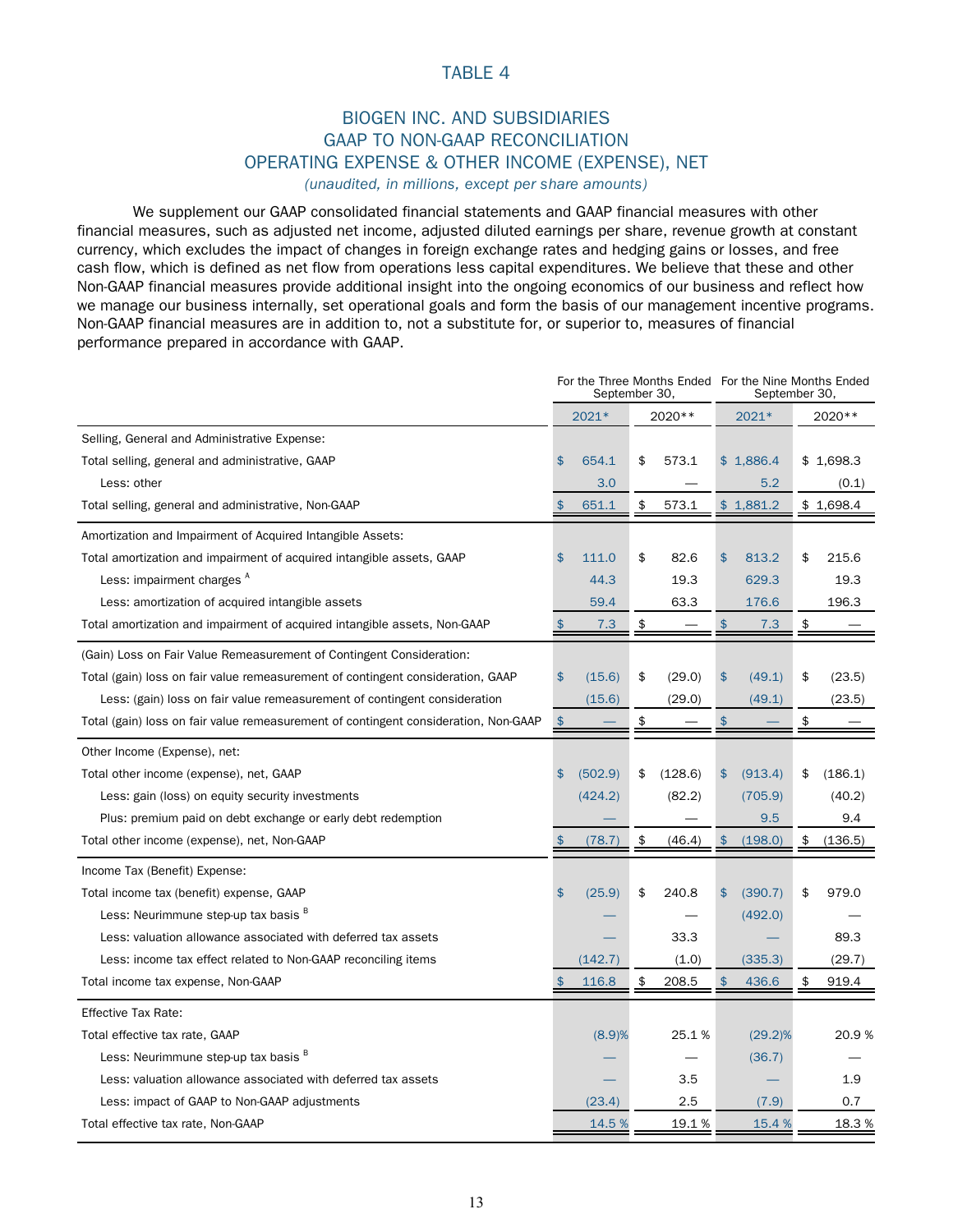## TABLE 4 (continued)

## BIOGEN INC. AND SUBSIDIARIES GAAP TO NON-GAAP RECONCILIATION INCOME TAX, NET INCOME ATTRIBUTABLE TO BIOGEN INC. & DILUTED EPS

*(unaudited, in millions, except per share amounts)*

|                                                                                                    |               | For the Three Months<br>Ended September 30, |               | For the Nine Months Ended<br>September 30, |               |           |    |           |
|----------------------------------------------------------------------------------------------------|---------------|---------------------------------------------|---------------|--------------------------------------------|---------------|-----------|----|-----------|
| Equity in (Income) Loss of Investee, Net of Tax:                                                   |               |                                             |               |                                            |               |           |    |           |
| Total equity in (income) loss of investee, GAAP                                                    | \$            | (1.1)                                       | \$            | 13.1                                       | $\frac{1}{2}$ | (17.2)    | \$ | 12.7      |
| Less: amortization of equity in (income) loss of investee                                          |               | 7.8                                         |               | 10.3                                       |               | 31.0      |    | 33.2      |
| Total equity in (income) loss of investee, Non-GAAP                                                | $\frac{1}{2}$ | (8.9)                                       | $\frac{1}{2}$ | 2.8                                        | $\frac{1}{2}$ | (48.2)    | \$ | (20.5)    |
| Net Income (Loss) Attributable to Noncontrolling Interests, Net of Tax:                            |               |                                             |               |                                            |               |           |    |           |
| Total net income (loss) attributable to noncontrolling interests, GAAP                             | \$            | (11.1)                                      | \$            | 2.4                                        | \$            | 560.2     | \$ | 60.2      |
| Less: Neurimmune step-up tax basis B                                                               |               |                                             |               |                                            |               | 492.0     |    |           |
| Less: net distribution to noncontrolling interests and other                                       |               |                                             |               | 7.4                                        |               | (4.4)     |    | 0.3       |
| Total net income (loss) attributable to noncontrolling interests, Non-GAAP                         | $\frac{1}{2}$ | (11.1)                                      | \$            | (5.0)                                      | $\frac{1}{2}$ | 72.6      | \$ | 59.9      |
| Net Income Attributable to Biogen Inc.:                                                            |               |                                             |               |                                            |               |           |    |           |
| Total net income attributable to Biogen Inc., GAAP                                                 | \$            | 329.2                                       | \$            | 701.5                                      |               | \$1,187.9 |    | \$3,642.7 |
| Plus: impairment charges <sup>A</sup>                                                              |               | 44.3                                        |               | 19.3                                       |               | 629.3     |    | 19.3      |
| Plus: amortization of acquired intangible assets                                                   |               | 59.4                                        |               | 63.3                                       |               | 176.6     |    | 196.3     |
| Plus: acquired in-process research and development                                                 |               |                                             |               |                                            |               | 18.0      |    | 75.0      |
| Plus: (gain) loss on fair value remeasurement of contingent consideration                          |               | (15.6)                                      |               | (29.0)                                     |               | (49.1)    |    | (23.5)    |
| Plus: (gain) loss on equity security investments                                                   |               | 424.2                                       |               | 82.2                                       |               | 705.9     |    | 40.2      |
| Plus: net distribution to noncontrolling interests & amortization of equity in loss<br>of investee |               | 7.8                                         |               | 17.7                                       |               | 26.6      |    | 33.5      |
| Plus: premium paid on debt exchange or early debt redemption                                       |               |                                             |               |                                            |               | 9.5       |    | 9.4       |
| Plus: other                                                                                        |               | 3.0                                         |               |                                            |               | 5.2       |    | (0.1)     |
| Plus: valuation allowance associated with deferred tax assets                                      |               |                                             |               | 33.3                                       |               |           |    | 89.3      |
| Plus: income tax effect related to Non-GAAP reconciling items                                      |               | (142.7)                                     |               | (1.0)                                      |               | (335.3)   |    | (29.7)    |
| Total net income attributable to Biogen Inc., Non-GAAP                                             |               | 709.6                                       | \$            | 887.3                                      |               | \$2,374.6 |    | \$4,052.4 |
| <b>Diluted Earnings Per Share</b>                                                                  |               |                                             |               |                                            |               |           |    |           |
| Total diluted earnings per share, GAAP                                                             | \$            | 2.22                                        | \$            | 4.46                                       | $\frac{1}{2}$ | 7.90      | \$ | 22.25     |
| Plus: adjustments to GAAP net income attributable to Biogen Inc. (as detailed<br>above)            |               | 2.55                                        |               | 1.18                                       |               | 7.89      |    | 2.50      |
| Total diluted earnings per share, Non-GAAP                                                         | \$            | 4.77                                        | \$            | 5.64                                       | $\frac{1}{2}$ | 15.79     | \$ | 24.75     |

\*Beginning in the third quarter of 2021 amortization expense recorded related to intangible assets that arose from collaboration and licensing arrangements are no longer excluded from our Non-GAAP results on a prospective basis. Non-GAAP financial results for 2020 have not been updated to reflect this change.

\*\*Beginning in the second quarter of 2021 material upfront payments and premiums paid on the acquisition of common stock associated with significant collaboration and licensing arrangements along with the related transaction costs incurred are no longer excluded from Non-GAAP R&D and SG&A expenses. Non-GAAP financial results for 2020 have been updated to include the \$601 million payment related to the collaboration with Denali Therapeutics, Inc. recorded in the third quarter of 2020 and the \$208 million payment related to the collaboration with Sangamo Therapeutics, Inc. recorded in the second quarter of 2020 along with the associated transaction costs and income tax effect.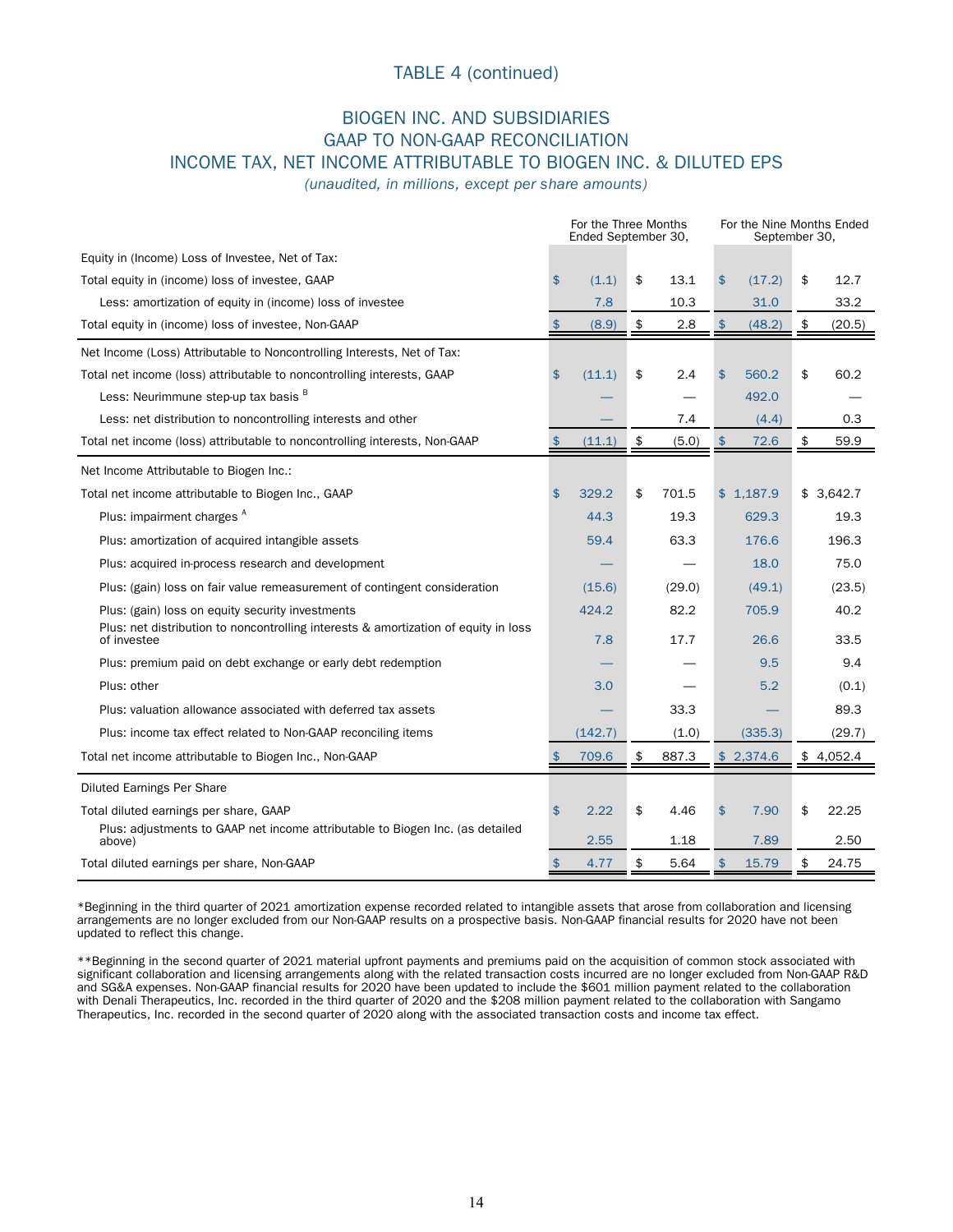## TABLE 4 (continued)

#### BIOGEN INC. AND SUBSIDIARIES GAAP TO NON-GAAP RECONCILIATION REVENUE GROWTH AT CONSTANT CURRENCY *(unaudited)*

Percentage changes in revenue growth at constant currency are presented excluding the impact of changes in foreign currency exchange rates and hedging gains or losses. The current period's foreign currency revenue values are converted into U.S. dollars using the average exchange rates from the prior period.

|                                                                         | For the Three Months<br>Ended September 30,<br>2021 | For the Nine Months<br>Ended September 30,<br>2021 |
|-------------------------------------------------------------------------|-----------------------------------------------------|----------------------------------------------------|
| <b>Total Revenue</b>                                                    |                                                     |                                                    |
| Revenue growth, as reported                                             | (17.7)%                                             | $(22.1)\%$                                         |
| Less: impact of foreign currency translation and hedging (gains) losses | 0.5                                                 | 1.0                                                |
| Revenue growth at constant currency                                     | $(18.2)\%$                                          | $(23.1)\%$                                         |
| Total MS Revenue (including OCREVUS royalties)                          |                                                     |                                                    |
| Revenue growth, as reported                                             | $(19.4)\%$                                          | $(22.9)\%$                                         |
| Less: impact of foreign currency translation and hedging (gains) losses | 0.5                                                 | 0.4                                                |
| Revenue growth at constant currency                                     | $(19.9)\%$                                          | $(23.3)\%$                                         |
| <b>Total SPINRAZA Revenue</b>                                           |                                                     |                                                    |
| Revenue growth, as reported                                             | $(10.2)\%$                                          | (5.8)%                                             |
| Less: impact of foreign currency translation and hedging (gains) losses | 0.4                                                 | 2.7                                                |
| Revenue growth at constant currency                                     | $(10.6)\%$                                          | (8.5)%                                             |
| <b>Total Biosimilars Revenue</b>                                        |                                                     |                                                    |
| Revenue growth, as reported                                             | (2.4)%                                              | 2.0%                                               |
| Less: impact of foreign currency translation and hedging (gains) losses | 1.1                                                 | 5.4                                                |
| Revenue growth at constant currency                                     | (3.5)%                                              | (3.4)%                                             |
| <b>Total Other Revenue</b>                                              |                                                     |                                                    |
| Revenue growth, as reported                                             | 25.6%                                               | $(45.5)\%$                                         |
| Less: impact of foreign currency translation and hedging (gains) losses |                                                     | 0.1                                                |
| Revenue growth at constant currency                                     | 25.6%                                               | $(45.6)\%$                                         |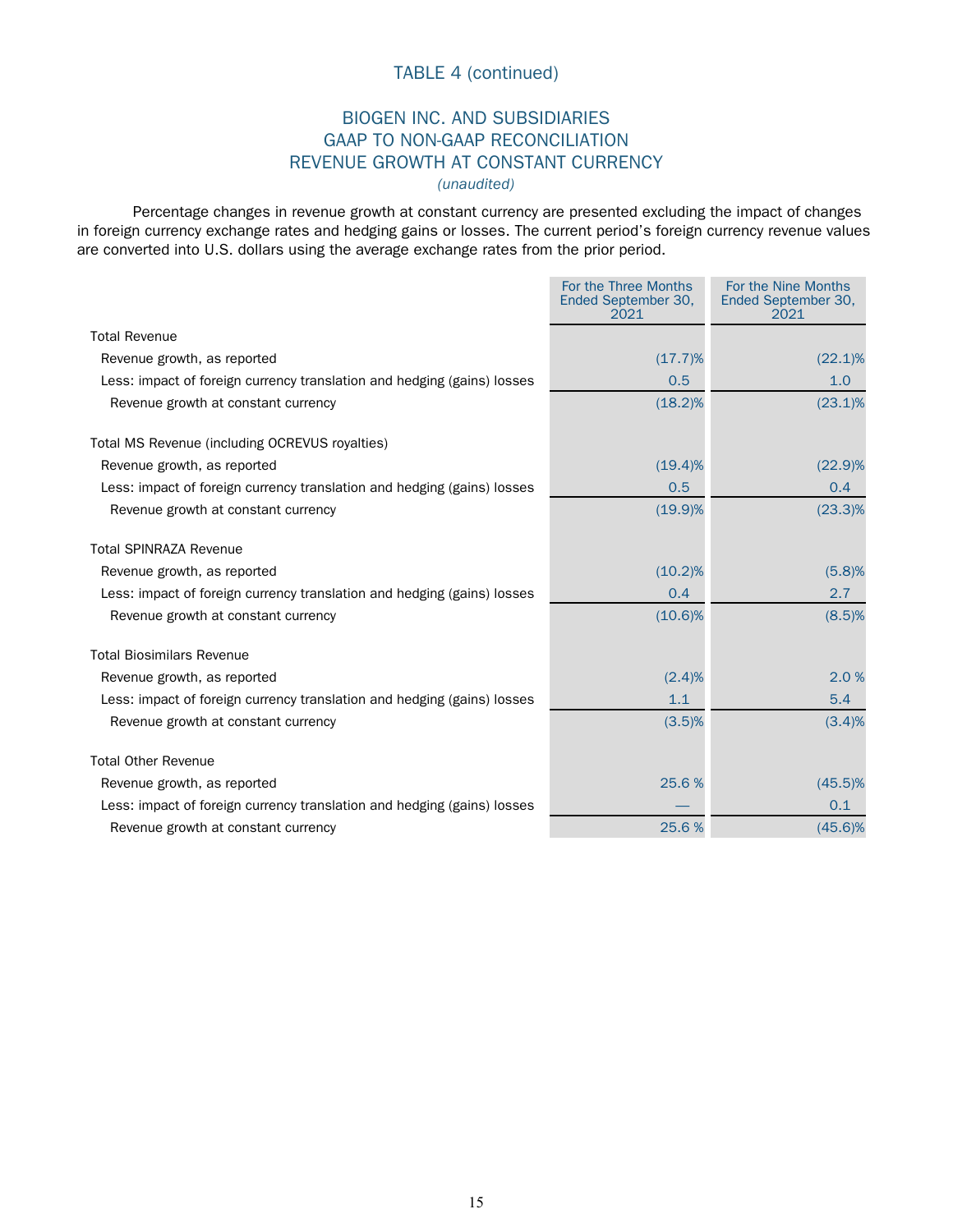## TABLE 4 (continued)

#### BIOGEN INC. AND SUBSIDIARIES GAAP TO NON-GAAP RECONCILIATION FREE CASH FLOW *(unaudited, in millions)*

We define free cash flow as net cash provided by (used in) operating activities in the period less capital expenditures made in the period. The following table reconciles net cash provided by (used in) operating activities, a GAAP measure, to free cash flow, a Non-GAAP measure.

|                                                      | For the Three Months Ended<br>September 30, |               |                |            | For the Nine Months Ended<br>September 30, |           |  |  |
|------------------------------------------------------|---------------------------------------------|---------------|----------------|------------|--------------------------------------------|-----------|--|--|
|                                                      | 2021                                        | 2020          |                | 2021       |                                            | 2020      |  |  |
| Cash Flow:                                           |                                             |               |                |            |                                            |           |  |  |
| Net cash provided by (used in) operating activities  | \$<br>805.3                                 | \$<br>1.181.1 | $\mathfrak{L}$ | 2.801.6    | \$                                         | 4,596.9   |  |  |
| Net cash provided by (used in) investing activities  | (233.6)                                     | (52.4)        |                | (451.0)    |                                            | (442.2)   |  |  |
| Net cash provided by (used in) financing activities  | (746.5)                                     | (1,312.9)     |                | (2,096.0)  |                                            | (4,871.6) |  |  |
| Net increase (decrease) in cash and cash equivalents | $(174.8)$ \$                                | $(184.2)$ \$  |                | $254.6$ \$ |                                            | (716.9)   |  |  |
|                                                      |                                             |               |                |            |                                            |           |  |  |
| Net cash provided by (used in) operating activities  | \$<br>805.3                                 | \$<br>1.181.1 | $\mathbf{\$}$  | 2.801.6    | \$                                         | 4.596.9   |  |  |
| Less: Purchases of property, plant and equipment     | 42.0                                        | 84.1          |                | 206.5      |                                            | 338.8     |  |  |
| Free cash flow                                       | 763.3                                       | \$<br>1.097.0 | <sup>\$</sup>  | 2.595.1    | \$                                         | 4,258.1   |  |  |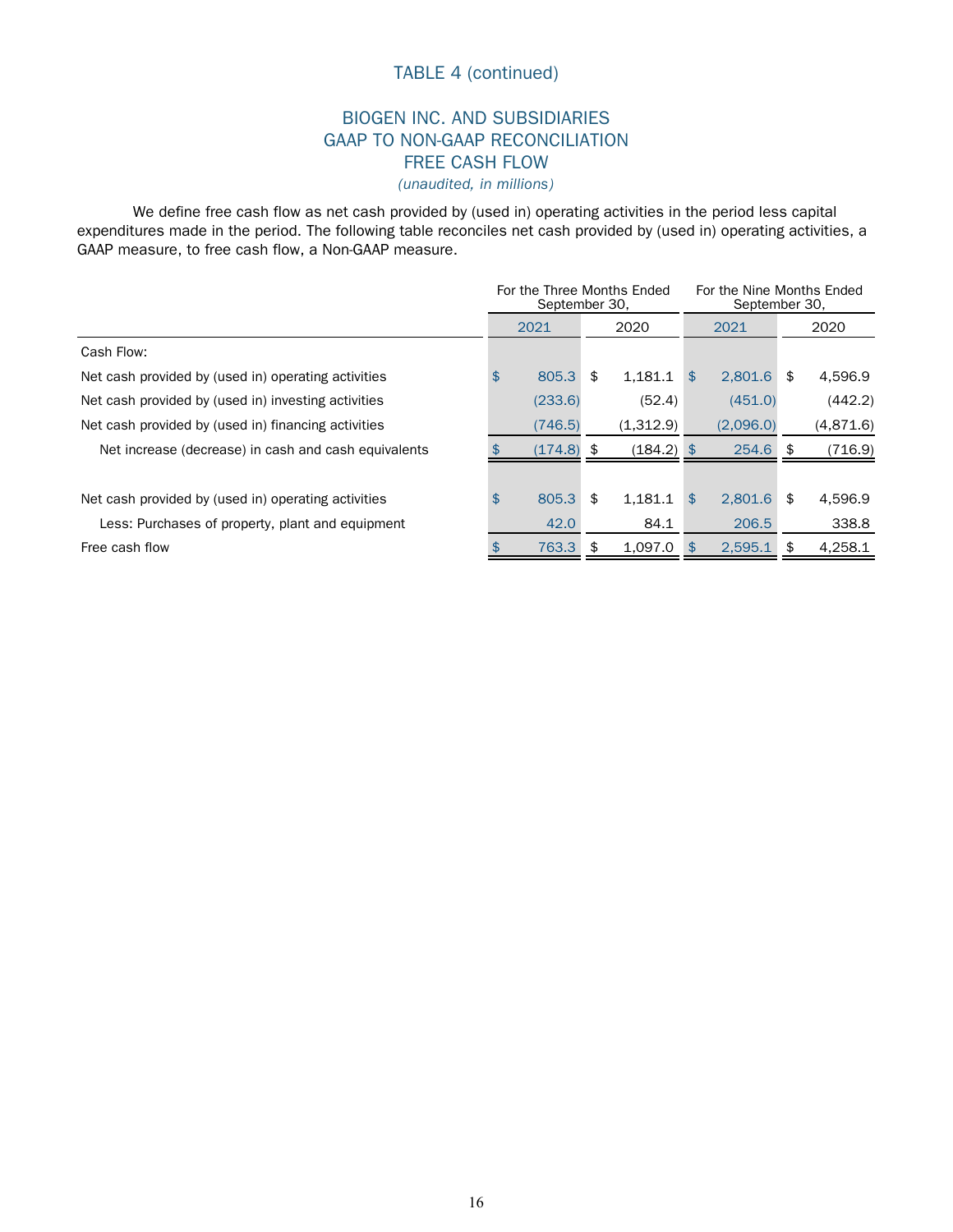#### Notes to GAAP to Non-GAAP Reconciliation

 $^{\circ}$  For the three and nine months ended September 30, 2021, amortization and impairment of acquired intangible assets totaled \$111.0 million and \$813.2 million, respectively, compared to \$82.6 million and \$215.6 million, respectively, in the prior year comparative periods.

During the second quarter of 2021 we announced that our Phase 3 STAR study of BIIB111 and our Phase 2/3 XIRIUS study of BIIB112 did not meet their primary endpoints. In the third quarter of 2021 we suspended further development on these programs based on the decision by management as part of its strategic review process. For the three and nine months ended September 30, 2021, we recorded impairment charges of \$15.0 million and \$365.0 million, respectively, related to BIIB111, and impairment charges of \$28.4 million and \$220.0 million, respectively, related to BIIB112. As a result, the remaining book values associated with these programs were reduced to zero.

For the three and nine months ended September 30, 2020, amortization and impairment of acquired intangible assets reflects the impact of a \$19.3 million impairment charge related to one of our IPR&D intangible assets.

<sup>B</sup> For the nine months ended September 30, 2021, compared to the same period in 2020, we recorded a current year deferred tax benefit associated with the accelerated approval of ADUHELM by the U.S. Food and Drug Administration in the U.S. We recorded approximately \$500.0 million in a deferred tax asset related to Neurimmune SubOne AG's tax basis in ADUHELM, the realization of which is dependent on future sales of ADUHELM and approval of the Swiss cantonal tax authorities, with an equal and offsetting amount assigned to noncontrolling interest, resulting in zero net impact to net income attributable to Biogen Inc.